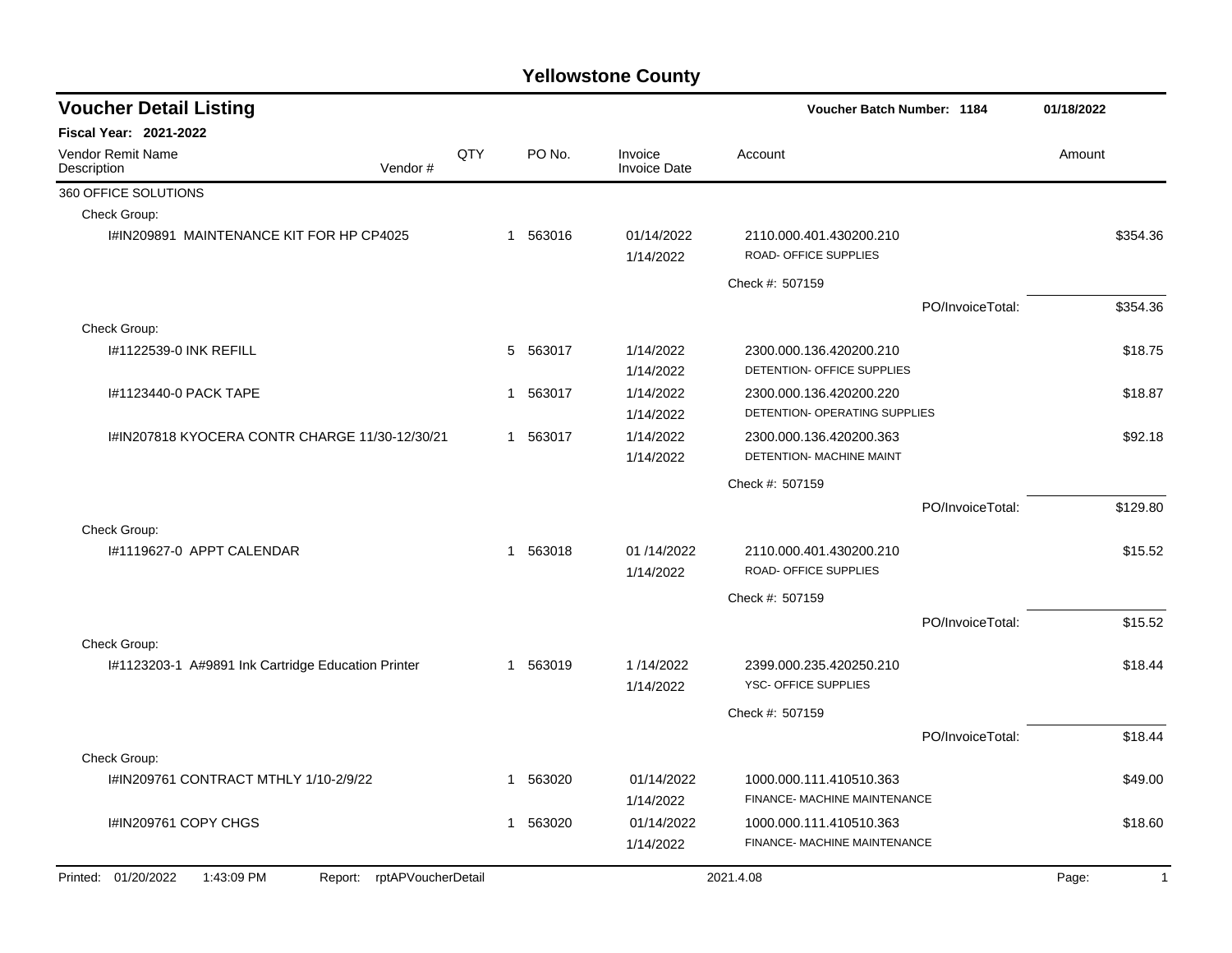| <b>Yellowstone County</b> |  |
|---------------------------|--|
|---------------------------|--|

| <b>Voucher Detail Listing</b>            |                            |     |                        |                                | Voucher Batch Number: 1184                              |                  | 01/18/2022              |
|------------------------------------------|----------------------------|-----|------------------------|--------------------------------|---------------------------------------------------------|------------------|-------------------------|
| <b>Fiscal Year: 2021-2022</b>            |                            |     |                        |                                |                                                         |                  |                         |
| <b>Vendor Remit Name</b><br>Description  | Vendor#                    | QTY | PO No.                 | Invoice<br><b>Invoice Date</b> | Account                                                 |                  | Amount                  |
|                                          |                            |     |                        |                                | Check #: 507159                                         |                  |                         |
|                                          |                            |     |                        |                                |                                                         | PO/InvoiceTotal: | \$67.60                 |
|                                          |                            |     |                        |                                |                                                         | Vendor Total:    | \$585.72                |
| A & I DISTRIBUTORS                       | 001000                     |     |                        |                                |                                                         |                  |                         |
| Check Group:<br>I#3739066 INVENTORY      |                            |     | 1 562980               | 01/14/2022<br>1/14/2022        | 2110.000.401.430200.361<br><b>ROAD- VEHICLE REPAIRS</b> |                  | \$604.45                |
|                                          |                            |     |                        |                                | Check #: 507160                                         |                  |                         |
|                                          |                            |     |                        |                                |                                                         | PO/InvoiceTotal: | \$604.45                |
|                                          |                            |     |                        |                                |                                                         | Vendor Total:    | \$604.45                |
| <b>ACCENT PRINT SHOP</b><br>Check Group: | 047797                     |     |                        |                                |                                                         |                  |                         |
| I#36336 BUSINESS CARDS TM, MB, DS        |                            |     | 1 563005               | 01/14/2022<br>1/14/2022        | 2110.000.401.430200.210<br>ROAD- OFFICE SUPPLIES        |                  | \$104.00                |
|                                          |                            |     |                        |                                | Check #: 507161                                         |                  |                         |
|                                          |                            |     |                        |                                |                                                         | PO/InvoiceTotal: | \$104.00                |
|                                          |                            |     |                        |                                |                                                         | Vendor Total:    | \$104.00                |
| AGGREGATE RESOURCES, INC.                |                            |     |                        |                                |                                                         |                  |                         |
| Check Group:                             |                            |     |                        |                                |                                                         |                  |                         |
| #1919 1 1/2" GRAVEL 608.87 @ 5.00 81080  |                            |     | 563038<br>$\mathbf{1}$ | 01/14/2022<br>1/14/2022        | 2110.000.401.430200.450<br>ROAD-RAW MATERIALS- GAS TAX  |                  | \$3,044.35              |
| #1919 1 1/2" GRAVEL 1848.97 @ 5.00 81049 |                            |     | 563038<br>$\mathbf{1}$ | 01/14/2022<br>1/14/2022        | 2110.000.401.430200.450<br>ROAD-RAW MATERIALS- GAS TAX  |                  | \$9,244.85              |
|                                          |                            |     |                        |                                | Check #: 507162                                         |                  |                         |
|                                          |                            |     |                        |                                |                                                         | PO/InvoiceTotal: | \$12,289.20             |
|                                          |                            |     |                        |                                |                                                         | Vendor Total:    | \$12,289.20             |
| AMERICAN MEDICAL RESPONSE AMBULANCE      |                            |     |                        |                                |                                                         |                  |                         |
| Check Group:                             |                            |     |                        |                                |                                                         |                  |                         |
| I#014-37713 AMBU TRANS 7/3/21 (RF)       |                            |     | 563029<br>-1           | 01/14/2022<br>1/14/2022        | 2300.000.136.420200.356<br>DETENTION- DOCTORS/HOSPITALS |                  | \$473.36                |
| Printed: 01/20/2022<br>1:43:09 PM        | Report: rptAPVoucherDetail |     |                        |                                | 2021.4.08                                               |                  | $\overline{2}$<br>Page: |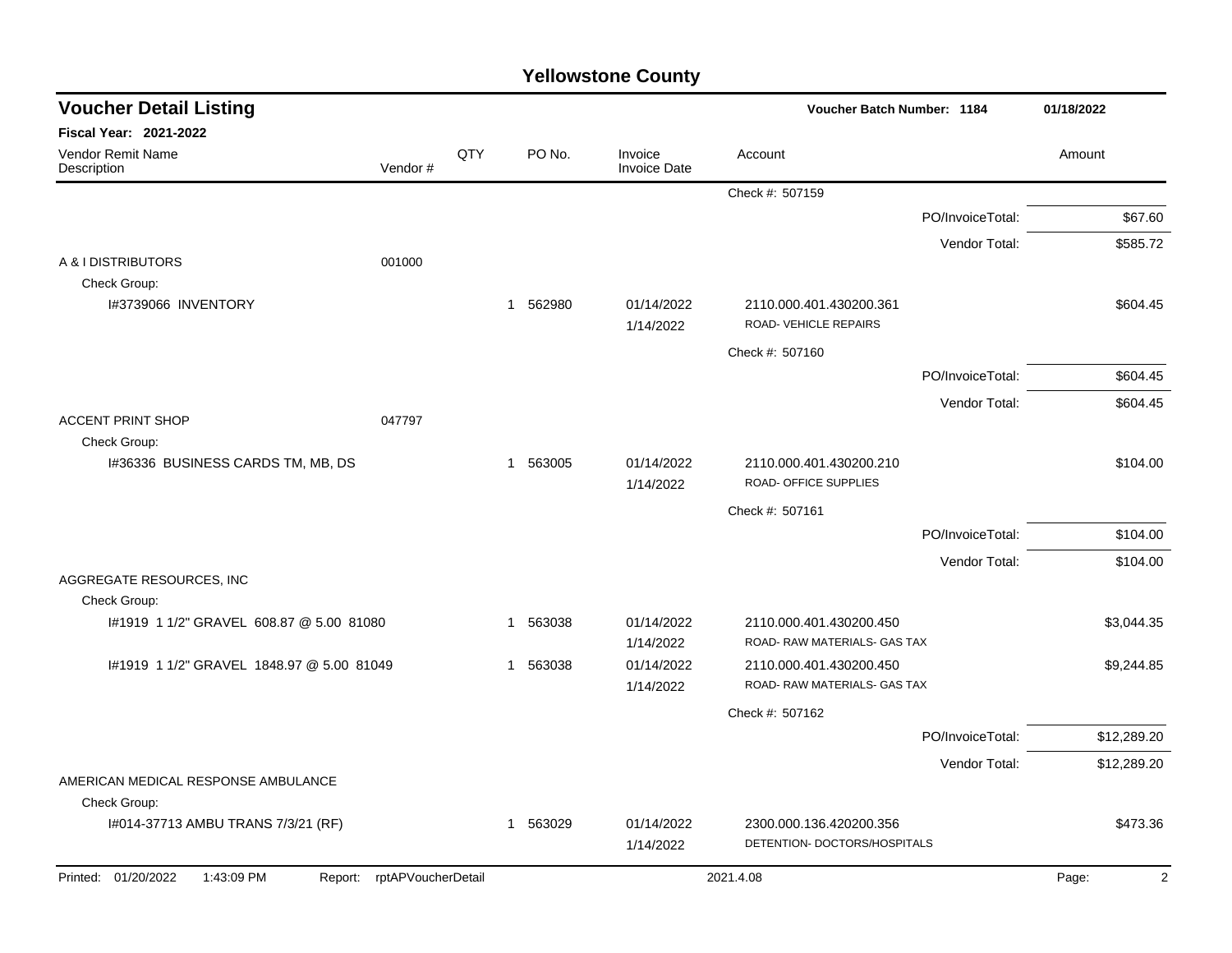| <b>Voucher Detail Listing</b>           |         |                |          |                                | <b>Voucher Batch Number: 1184</b>    | 01/18/2022 |
|-----------------------------------------|---------|----------------|----------|--------------------------------|--------------------------------------|------------|
| <b>Fiscal Year: 2021-2022</b>           |         |                |          |                                |                                      |            |
| <b>Vendor Remit Name</b><br>Description | Vendor# | QTY            | PO No.   | Invoice<br><b>Invoice Date</b> | Account                              | Amount     |
|                                         |         |                |          |                                | Check #: 507163                      |            |
|                                         |         |                |          |                                | PO/InvoiceTotal:                     | \$473.36   |
|                                         |         |                |          |                                | Vendor Total:                        | \$473.36   |
| <b>BALCO UNIFORM CO INC</b>             | 041513  |                |          |                                |                                      |            |
| Check Group:                            |         |                |          |                                |                                      |            |
| 1#64757-1 A#10510 NAMETAPE              |         |                | 6 563006 | 01/14/2022                     | 2300.000.136.420200.229              | \$43.20    |
|                                         |         |                |          | 1/14/2022                      | DETENTION- CLOTHING/UNIFORM STAFF    |            |
|                                         |         |                |          |                                | Check #: 507164                      |            |
|                                         |         |                |          |                                | PO/InvoiceTotal:                     | \$43.20    |
|                                         |         |                |          |                                | Vendor Total:                        | \$43.20    |
| <b>BARGREEN ELLINGSON INC</b>           | 046659  |                |          |                                |                                      |            |
| Check Group:                            |         |                |          |                                |                                      |            |
| 1#010205128 NITRILE GLOVES SZ MD        |         | 9              | 563007   | 01/14/2022                     | 2300.000.136.420200.220              | \$1,458.00 |
|                                         |         |                |          | 1/14/2022                      | DETENTION- OPERATING SUPPLIES        |            |
| I#010205128 NITRILE GLOVES SZ LRG       |         | 8              | 563007   | 01/14/2022                     | 2300.000.136.420200.220              | \$1,296.00 |
|                                         |         |                |          | 1/14/2022                      | DETENTION- OPERATING SUPPLIES        |            |
| 1#010205128 NITRILE GLOVES SZ XL        |         |                | 4 563007 | 01/14/2022                     | 2300.000.136.420200.220              | \$648.00   |
|                                         |         |                |          | 1/14/2022                      | DETENTION- OPERATING SUPPLIES        |            |
| #010205127 MULTI SURF WIPES             |         | $\overline{2}$ | 563007   | 01/14/2022                     | 2300.000.136.420200.220              | \$13.90    |
|                                         |         |                |          | 1/14/2022                      | DETENTION- OPERATING SUPPLIES        |            |
| 1#010205128 NITRILE GLOVES SZ SM        |         |                | 3 563007 | 01/14/2022                     | 2300.000.136.420200.220              | \$486.00   |
|                                         |         |                |          | 1/14/2022                      | <b>DETENTION- OPERATING SUPPLIES</b> |            |
| I#010205129 WHT COCKTAIL NAPKINS        |         | 10             | 563007   | 01/14/2022                     | 2300.000.136.420200.220              | \$180.00   |
|                                         |         |                |          | 1/14/2022                      | DETENTION- OPERATING SUPPLIES        |            |
| 1#010205129 FEM NAPKINS                 |         | 8              | 563007   | 01/14/2022                     | 2300.000.136.420200.220              | \$417.52   |
|                                         |         |                |          | 1/14/2022                      | DETENTION- OPERATING SUPPLIES        |            |
| 1#010205129 TOILET PAPER                |         | 30             | 563007   | 01/14/2022                     | 2300.000.136.420200.220              | \$1,346.40 |
|                                         |         |                |          | 1/14/2022                      | DETENTION- OPERATING SUPPLIES        |            |
| 1#010205129 TAMPONS                     |         | 5              | 563007   | 01/14/2022                     | 2300.000.136.420200.220              | \$474.70   |
|                                         |         |                |          | 1/14/2022                      | DETENTION- OPERATING SUPPLIES        |            |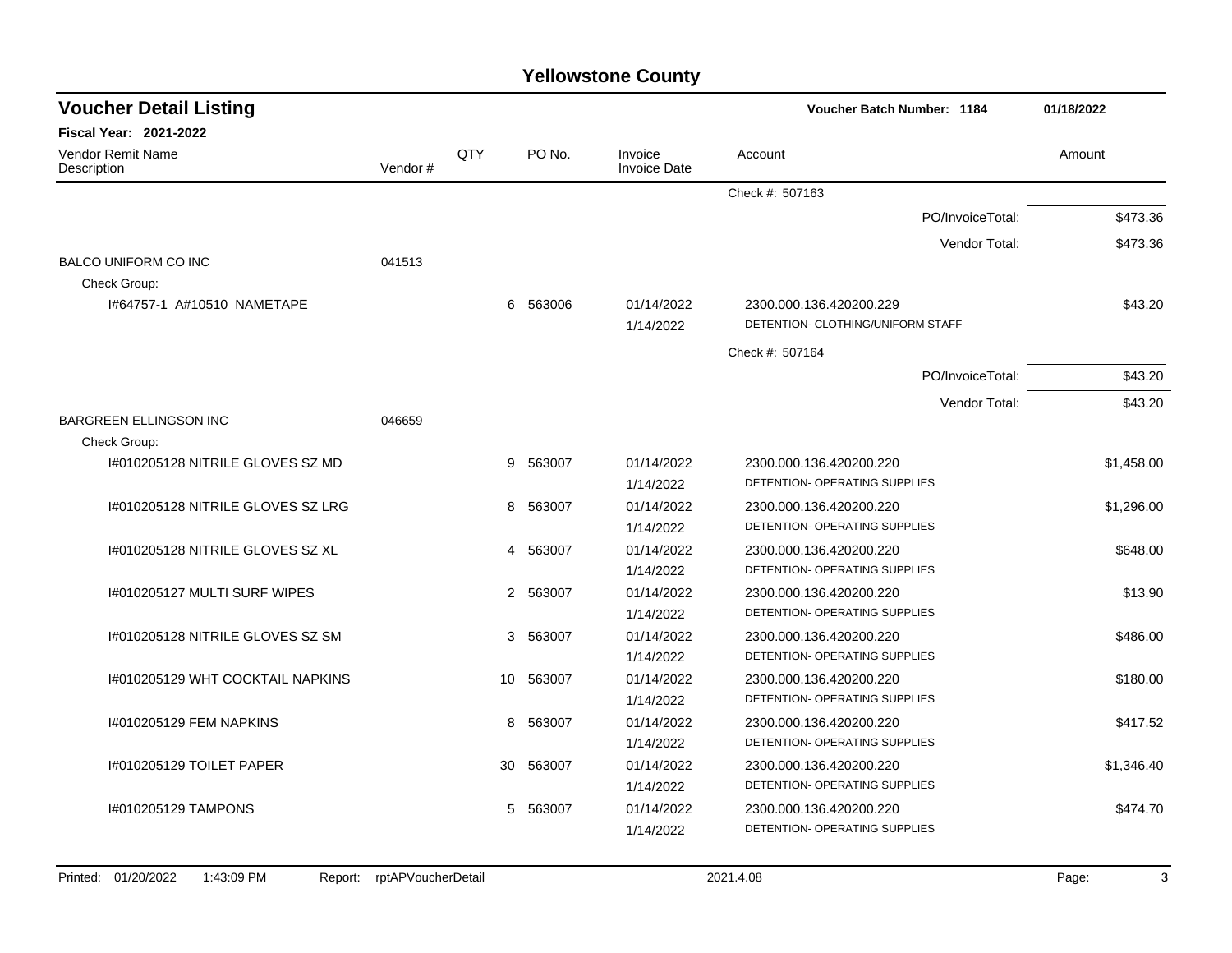|                                                |                            |     |                        | <b>Yellowstone County</b>      |                                                           |                  |            |
|------------------------------------------------|----------------------------|-----|------------------------|--------------------------------|-----------------------------------------------------------|------------------|------------|
| <b>Voucher Detail Listing</b>                  |                            |     |                        |                                | Voucher Batch Number: 1184                                |                  | 01/18/2022 |
| <b>Fiscal Year: 2021-2022</b>                  |                            |     |                        |                                |                                                           |                  |            |
| <b>Vendor Remit Name</b><br>Description        | Vendor#                    | QTY | PO No.                 | Invoice<br><b>Invoice Date</b> | Account                                                   |                  | Amount     |
| I#010205129 GARBAGE BAGS                       |                            |     | 2 563007               | 01/14/2022<br>1/14/2022        | 2300.000.136.420200.224<br>DETENTION- JANITORIAL SUPPLIES |                  | \$66.40    |
| 1#010205129 MULTI SURF WIPES                   |                            |     | 12 563007              | 01/14/2022<br>1/14/2022        | 2300.000.136.420200.220<br>DETENTION- OPERATING SUPPLIES  |                  | \$83.40    |
|                                                |                            |     |                        |                                | Check #: 507165                                           |                  |            |
|                                                |                            |     |                        |                                |                                                           | PO/InvoiceTotal: | \$6,470.32 |
| BATTERIES PLUS STORE #253                      | 042967                     |     |                        |                                |                                                           | Vendor Total:    | \$6,470.32 |
| Check Group:<br>I#P47541385 AA BATTERIES       |                            |     | 563000<br>$\mathbf{1}$ | 01/14/2022<br>1/14/2022        | 2300.000.136.420200.220<br>DETENTION- OPERATING SUPPLIES  |                  | \$56.16    |
|                                                |                            |     |                        |                                | Check #: 507166                                           |                  |            |
|                                                |                            |     |                        |                                |                                                           | PO/InvoiceTotal: | \$56.16    |
| Check Group:<br>I#P47809559 BATTERY            |                            |     | 1 563001               | 1/14/2022<br>1/14/2022         | 2110.000.401.430200.361<br>ROAD- VEHICLE REPAIRS          |                  | \$125.00   |
|                                                |                            |     |                        |                                | Check #: 507166                                           |                  |            |
|                                                |                            |     |                        |                                |                                                           | PO/InvoiceTotal: | \$125.00   |
|                                                |                            |     |                        |                                |                                                           | Vendor Total:    | \$181.16   |
| <b>BIG SKY LINEN SUPPLY</b>                    | 001710                     |     |                        |                                |                                                           |                  |            |
| Check Group:<br>1#0519986 LAUNDRY              |                            |     | 1 562981               | 01/14/2022<br>1/14/2022        | 2110.000.401.430200.220<br>ROAD- OPERATING SUPPLIES       |                  | \$36.05    |
|                                                |                            |     |                        |                                | Check #: 507167                                           |                  |            |
|                                                |                            |     |                        |                                |                                                           | PO/InvoiceTotal: | \$36.05    |
| Check Group:                                   |                            |     |                        |                                |                                                           |                  |            |
| I#0520397/ A#6295-00000 Floor mats weed office |                            |     | 1 562982               | 01/14/2022<br>1/14/2022        | 2140.000.403.431100.366<br>WEED- REPAIR & MAINT BUILDINGS |                  | \$35.12    |
|                                                |                            |     |                        |                                | Check #: 507167                                           |                  |            |
|                                                |                            |     |                        |                                |                                                           |                  |            |
| Printed: 01/20/2022<br>1:43:09 PM              | Report: rptAPVoucherDetail |     |                        |                                | 2021.4.08                                                 |                  | Page:<br>4 |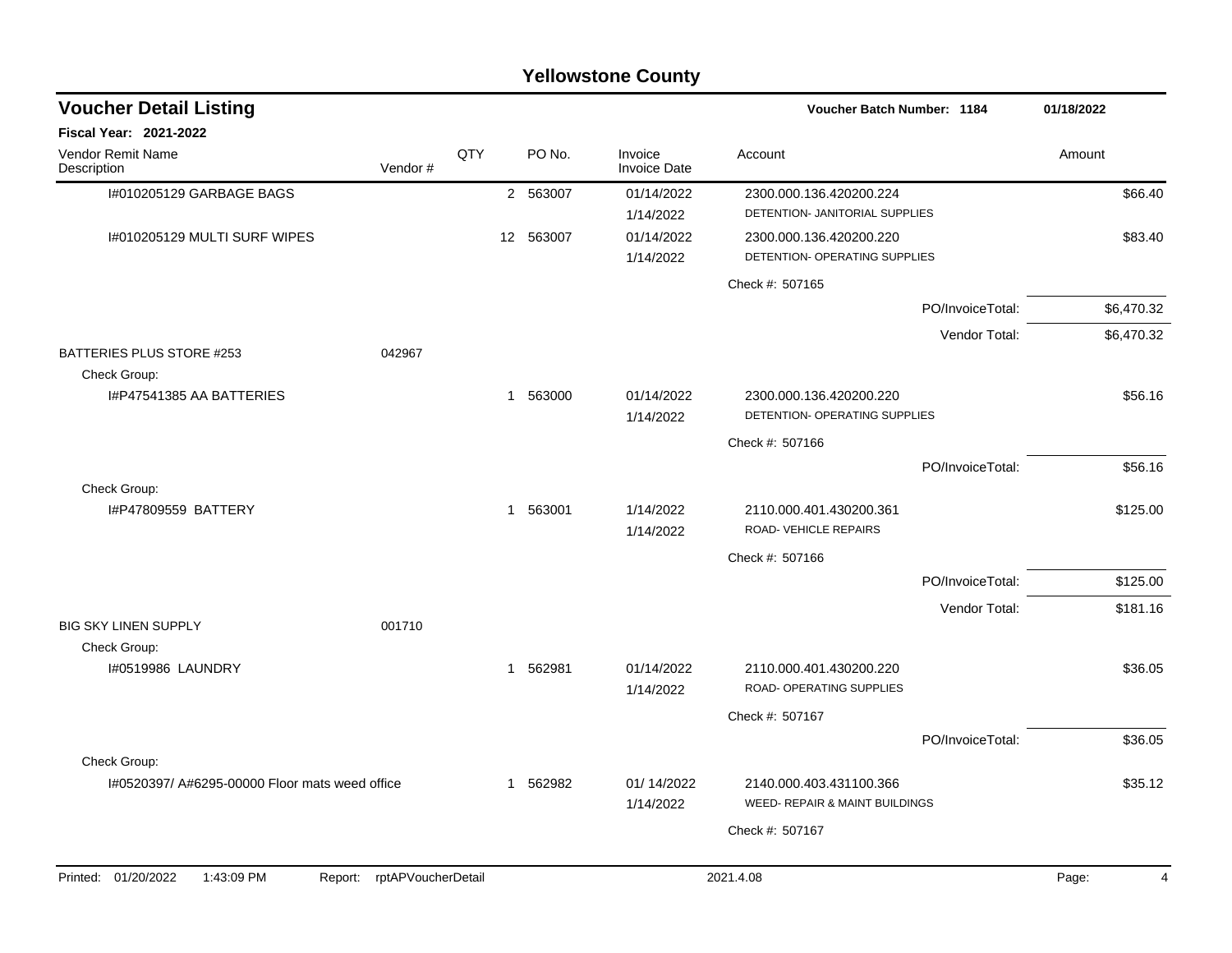| <b>Voucher Detail Listing</b>                                   |                |                       |                                | Voucher Batch Number: 1184                              |                  | 01/18/2022 |
|-----------------------------------------------------------------|----------------|-----------------------|--------------------------------|---------------------------------------------------------|------------------|------------|
| <b>Fiscal Year: 2021-2022</b>                                   |                |                       |                                |                                                         |                  |            |
| <b>Vendor Remit Name</b><br>Description                         | QTY<br>Vendor# | PO No.                | Invoice<br><b>Invoice Date</b> | Account                                                 |                  | Amount     |
|                                                                 |                |                       |                                |                                                         | PO/InvoiceTotal: | \$35.12    |
|                                                                 |                |                       |                                |                                                         | Vendor Total:    | \$71.17    |
| BILLINGS CONSTRUCTION SUPPLY<br>Check Group:                    |                |                       |                                |                                                         |                  |            |
| I#130359 PORTABLE RENTAL                                        |                | 1 563036              | 01/14/2022<br>1/14/2022        | 2110.000.401.430200.533<br>ROAD- EQUIPMENT RENTAL       |                  | \$130.20   |
| I#130360 PORTABLE RENTAL                                        |                | 1 563036              | 01/14/2022<br>1/14/2022        | 2110.000.401.430200.533<br>ROAD- EQUIPMENT RENTAL       |                  | \$230.95   |
|                                                                 |                |                       |                                | Check #: 507168                                         |                  |            |
|                                                                 |                |                       |                                |                                                         | PO/InvoiceTotal: | \$361.15   |
|                                                                 |                |                       |                                |                                                         | Vendor Total:    | \$361.15   |
| BILLINGS REGIONAL LANDFILL<br>042554<br>Check Group:            |                |                       |                                |                                                         |                  |            |
| I#01480148 DUMP                                                 |                | 1 562998              | 01/14/2022<br>1/14/2022        | 2110.000.401.430200.450<br>ROAD-RAW MATERIALS- GAS TAX  |                  | \$11.45    |
| I#01480049 DUMP                                                 |                | 562998<br>1           | 01/14/2022<br>1/14/2022        | 2110.000.401.430200.450<br>ROAD- RAW MATERIALS- GAS TAX |                  | \$11.45    |
| I#01480387 DUMP                                                 |                | 562998<br>$\mathbf 1$ | 01/14/2022<br>1/14/2022        | 2110.000.401.430200.450<br>ROAD-RAW MATERIALS- GAS TAX  |                  | \$11.45    |
|                                                                 |                |                       |                                | Check #: 507169                                         |                  |            |
|                                                                 |                |                       |                                |                                                         | PO/InvoiceTotal: | \$34.35    |
|                                                                 |                |                       |                                |                                                         | Vendor Total:    | \$34.35    |
| CARQUEST AUTO PARTS.<br>006210                                  |                |                       |                                |                                                         |                  |            |
| Check Group:                                                    |                |                       |                                |                                                         |                  |            |
| I#1935-661697 AIR FILTER                                        |                | 562979<br>1           | 01/14/2022<br>1/14/2022        | 2110.000.401.430200.361<br>ROAD-VEHICLE REPAIRS         |                  | \$33.56    |
| I#1935-660725 WIPER BLADES                                      |                | 562979<br>1           | 01/14/2022                     | 2110.000.401.430200.361                                 |                  | \$56.90    |
|                                                                 |                |                       | 1/14/2022                      | ROAD-VEHICLE REPAIRS                                    |                  |            |
| I#1935-660992 FITTINGS                                          |                | 562979<br>1           | 01/14/2022<br>1/14/2022        | 2110.000.401.430200.361<br>ROAD-VEHICLE REPAIRS         |                  | \$301.78   |
| Printed: 01/20/2022<br>1:43:09 PM<br>Report: rptAPVoucherDetail |                |                       |                                | 2021.4.08                                               |                  | 5<br>Page: |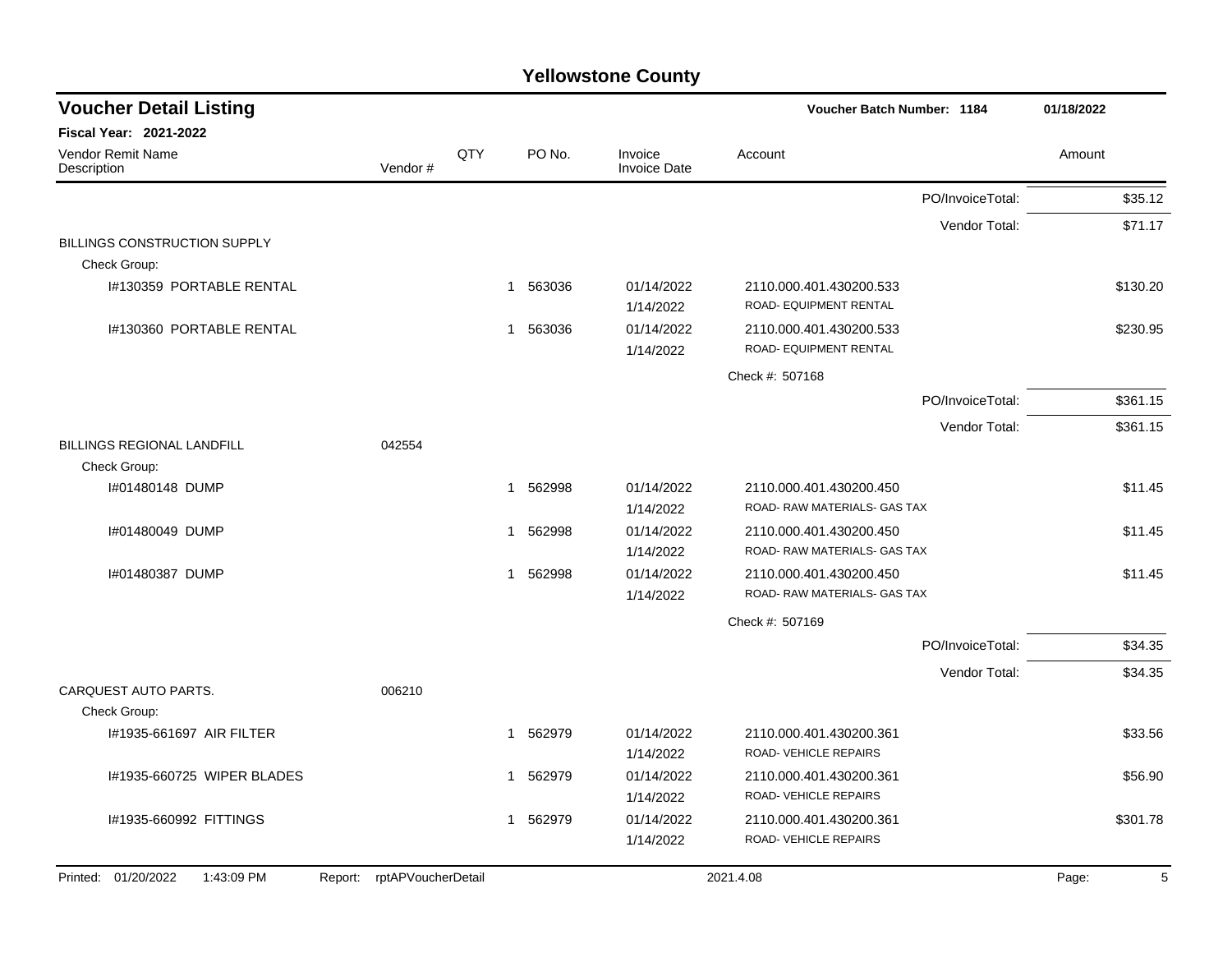|                                                                     |     |             | <b>Yellowstone County</b>      |                                                               |            |
|---------------------------------------------------------------------|-----|-------------|--------------------------------|---------------------------------------------------------------|------------|
| <b>Voucher Detail Listing</b>                                       |     |             |                                | Voucher Batch Number: 1184                                    | 01/18/2022 |
| Fiscal Year: 2021-2022                                              |     |             |                                |                                                               |            |
| Vendor Remit Name<br>Vendor#<br>Description                         | QTY | PO No.      | Invoice<br><b>Invoice Date</b> | Account                                                       | Amount     |
| I#1935-660989 FITTING                                               |     | 1 562979    | 01/14/2022<br>1/14/2022        | 2110.000.401.430200.361<br>ROAD-VEHICLE REPAIRS               | \$86.22    |
| I#1935-661058 SEALANT                                               |     | 1 562979    | 01/14/2022<br>1/14/2022        | 2110.000.401.430200.361<br>ROAD-VEHICLE REPAIRS               | \$36.40    |
| #1935-661151 RPR KIT                                                |     | 562979<br>1 | 01/14/2022<br>1/14/2022        | 2110.000.401.430200.361<br>ROAD-VEHICLE REPAIRS               | \$30.52    |
| I#1935-661168 AIR FILTER                                            |     | 1 562979    | 01/14/2022<br>1/14/2022        | 2110.000.401.430200.361<br>ROAD-VEHICLE REPAIRS               | \$9.33     |
| 2% DISCOUNT                                                         |     | 1 562979    | 01/14/2022<br>1/14/2022        | 2110.000.401.430200.361<br>ROAD-VEHICLE REPAIRS               | (\$11.09)  |
|                                                                     |     |             |                                | Check #: 507170                                               |            |
|                                                                     |     |             |                                | PO/InvoiceTotal:                                              | \$543.62   |
|                                                                     |     |             |                                | Vendor Total:                                                 | \$543.62   |
| CENTURYLINK<br>Check Group:                                         |     |             |                                |                                                               |            |
| A#406-254-6027 794B 01/01/22                                        |     | 1 563030    | 01/14/2022<br>1/14/2022        | 2399.000.235.420250.345<br>YSC-TELEPHONE & TECHNOLOGY         | \$54.69    |
|                                                                     |     |             |                                | Check #: 507171                                               |            |
|                                                                     |     |             |                                | PO/InvoiceTotal:                                              | \$54.69    |
| Check Group:<br>A#4062566831-446B 4 Choice Bus Lines 1/1/22 308 6th |     | 1 563031    | 01/14/2022                     | 6060.000.608.500800.345                                       | \$53.62    |
| Ave N.                                                              |     |             | 1/14/2022                      | TECHNOLOGY- TELEPHONE & TECHNOLOGY                            |            |
| A#4062566840-444B 4 Choice Bus Lines 1/1/22                         |     | 1 563031    | 01 /14/2022<br>1/14/2022       | 6060.000.608.500800.345<br>TECHNOLOGY- TELEPHONE & TECHNOLOGY | \$187.78   |
| A#4062945900-448B 4 Choice Bus Lines 1/1/22 3165                    |     | 563031<br>1 | 01 /14/2022                    | 6060.000.608.500800.345                                       | \$53.62    |
| King Ave E                                                          |     |             | 1/14/2022                      | TECHNOLOGY- TELEPHONE & TECHNOLOGY                            |            |
|                                                                     |     |             |                                | Check #: 507171                                               |            |
|                                                                     |     |             |                                | PO/InvoiceTotal:                                              | \$295.02   |
|                                                                     |     |             |                                | Vendor Total:                                                 | \$349.71   |
| Printed: 01/20/2022<br>1:43:09 PM<br>Report: rptAPVoucherDetail     |     |             |                                | 2021.4.08                                                     | Page:<br>6 |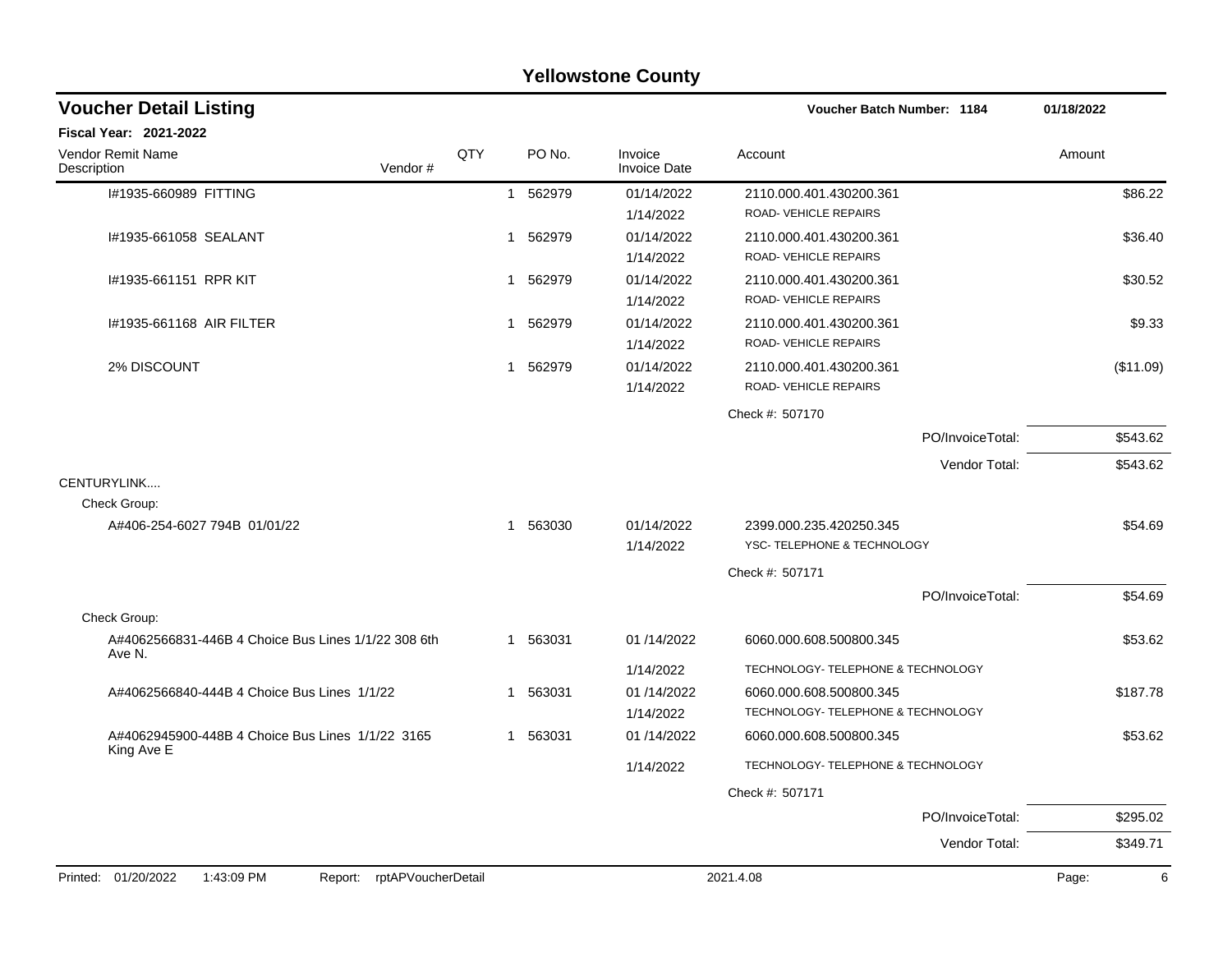| 01/18/2022     |
|----------------|
|                |
| Amount         |
|                |
|                |
| \$117.82       |
|                |
| \$117.82       |
| \$117.82       |
|                |
|                |
| \$15,120.52    |
|                |
| (\$15, 120.52) |
|                |
|                |
| \$0.00         |
|                |
| (\$190,623.00) |
|                |
| (\$9,337.67)   |
|                |
| \$190,623.00   |
|                |
| \$9.337.67     |
|                |
| (\$1,097.45)   |
|                |
| (\$2,215.25)   |
|                |
| (\$6,528.75)   |
|                |
|                |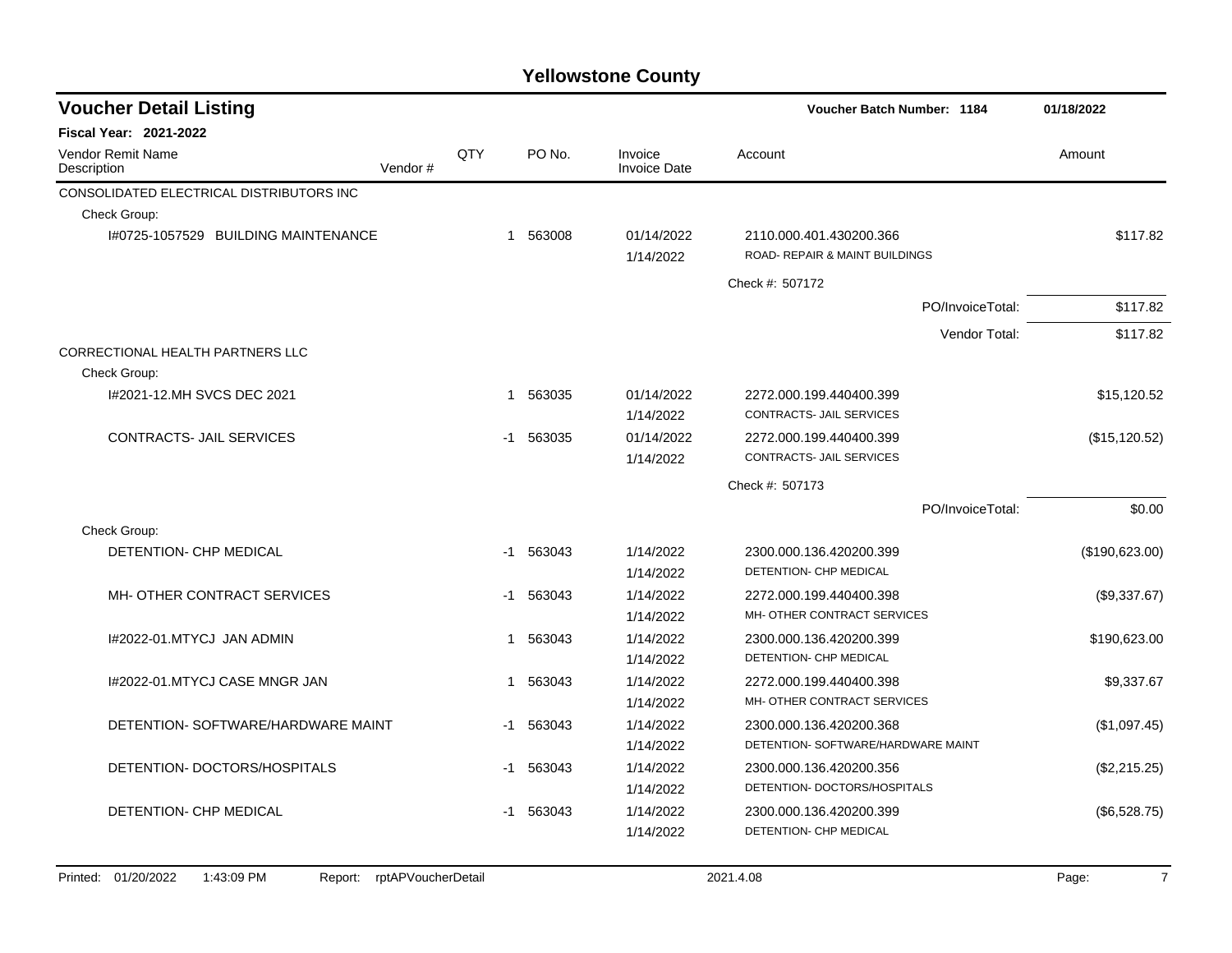|                                              |                    |             |             | <b>Yellowstone County</b>      |                                    |              |
|----------------------------------------------|--------------------|-------------|-------------|--------------------------------|------------------------------------|--------------|
| <b>Voucher Detail Listing</b>                |                    |             |             |                                | Voucher Batch Number: 1184         | 01/18/2022   |
| <b>Fiscal Year: 2021-2022</b>                |                    |             |             |                                |                                    |              |
| <b>Vendor Remit Name</b><br>Description      | Vendor#            | QTY         | PO No.      | Invoice<br><b>Invoice Date</b> | Account                            | Amount       |
| <b>DETENTION- CHP MEDICAL</b>                |                    |             | $-1$ 563043 | 1/14/2022                      | 2300.000.136.420200.399            | (\$6,528.75) |
|                                              |                    |             |             | 1/14/2022                      | DETENTION- CHP MEDICAL             |              |
| DETENTION- CHP MEDICAL                       |                    |             | $-1$ 563043 | 1/14/2022                      | 2300.000.136.420200.399            | (\$6,528.75) |
|                                              |                    |             |             | 1/14/2022                      | DETENTION- CHP MEDICAL             |              |
| I#2022-01.MTYCJ SAPPHIRE DEC                 |                    | -1          | 563043      | 1/14/2022                      | 2300.000.136.420200.368            | \$1,097.45   |
|                                              |                    |             |             | 1/14/2022                      | DETENTION- SOFTWARE/HARDWARE MAINT |              |
| I#2022-01.MTYCJ BSI DEC                      |                    | 1           | 563043      | 1/14/2022                      | 2300.000.136.420200.356            | \$2,215.25   |
|                                              |                    |             |             | 1/14/2022                      | DETENTION- DOCTORS/HOSPITALS       |              |
| 1#2022-01.MTYCJ RN NOV                       |                    |             | 1 563043    | 1/14/2022                      | 2300.000.136.420200.399            | \$6,528.75   |
|                                              |                    |             |             | 1/14/2022                      | DETENTION- CHP MEDICAL             |              |
| 1#2022-01.MTYCJ RN DEC                       |                    | 1           | 563043      | 1/14/2022                      | 2300.000.136.420200.399            | \$6,528.75   |
|                                              |                    |             |             | 1/14/2022                      | DETENTION- CHP MEDICAL             |              |
| 1#2022-01.MTYCJ RN JAN                       |                    | 1           | 563043      | 1/14/2022                      | 2300.000.136.420200.399            | \$6,528.75   |
|                                              |                    |             |             | 1/14/2022                      | DETENTION- CHP MEDICAL             |              |
|                                              |                    |             |             |                                | Check #: 507173                    |              |
|                                              |                    |             |             |                                | PO/InvoiceTotal:                   | \$0.00       |
|                                              |                    |             |             |                                | Vendor Total:                      | \$0.00       |
| <b>CUMMINS ROCKY MOUNTAIN LLC</b>            | 002510             |             |             |                                |                                    |              |
| Check Group:                                 |                    |             |             |                                |                                    |              |
| I#38-56507 A#468373 SUPPORT FAN              |                    | $\mathbf 1$ | 562974      | 01/14/2022                     | 2110.000.401.430200.361            | \$491.86     |
|                                              |                    |             |             | 1/14/2022                      | ROAD- VEHICLE REPAIRS              |              |
|                                              |                    |             |             |                                | Check #: 507174                    |              |
|                                              |                    |             |             |                                | PO/InvoiceTotal:                   | \$491.86     |
|                                              |                    |             |             |                                | Vendor Total:                      | \$491.86     |
| <b>EAGLE BUSINESS FORMS</b>                  | 002693             |             |             |                                |                                    |              |
| Check Group:                                 |                    |             |             |                                |                                    |              |
| I#96219 VCC-2022                             |                    |             | 1 562983    | 01/14/2022                     | 1000.000.104.410600.220            | \$398.00     |
|                                              |                    |             |             | 1/14/2022                      | ELECTIONS- OPERATING SUPPLIES      |              |
| I#96275 #10 ABS Renewal Env.                 |                    |             | 1 562983    | 01/14/2022                     | 1000.000.104.410600.220            | \$1,096.00   |
|                                              |                    |             |             | 1/14/2022                      | ELECTIONS- OPERATING SUPPLIES      |              |
|                                              |                    |             |             |                                |                                    |              |
| Printed: 01/20/2022<br>1:43:09 PM<br>Report: | rptAPVoucherDetail |             |             |                                | 2021.4.08                          | Page:<br>8   |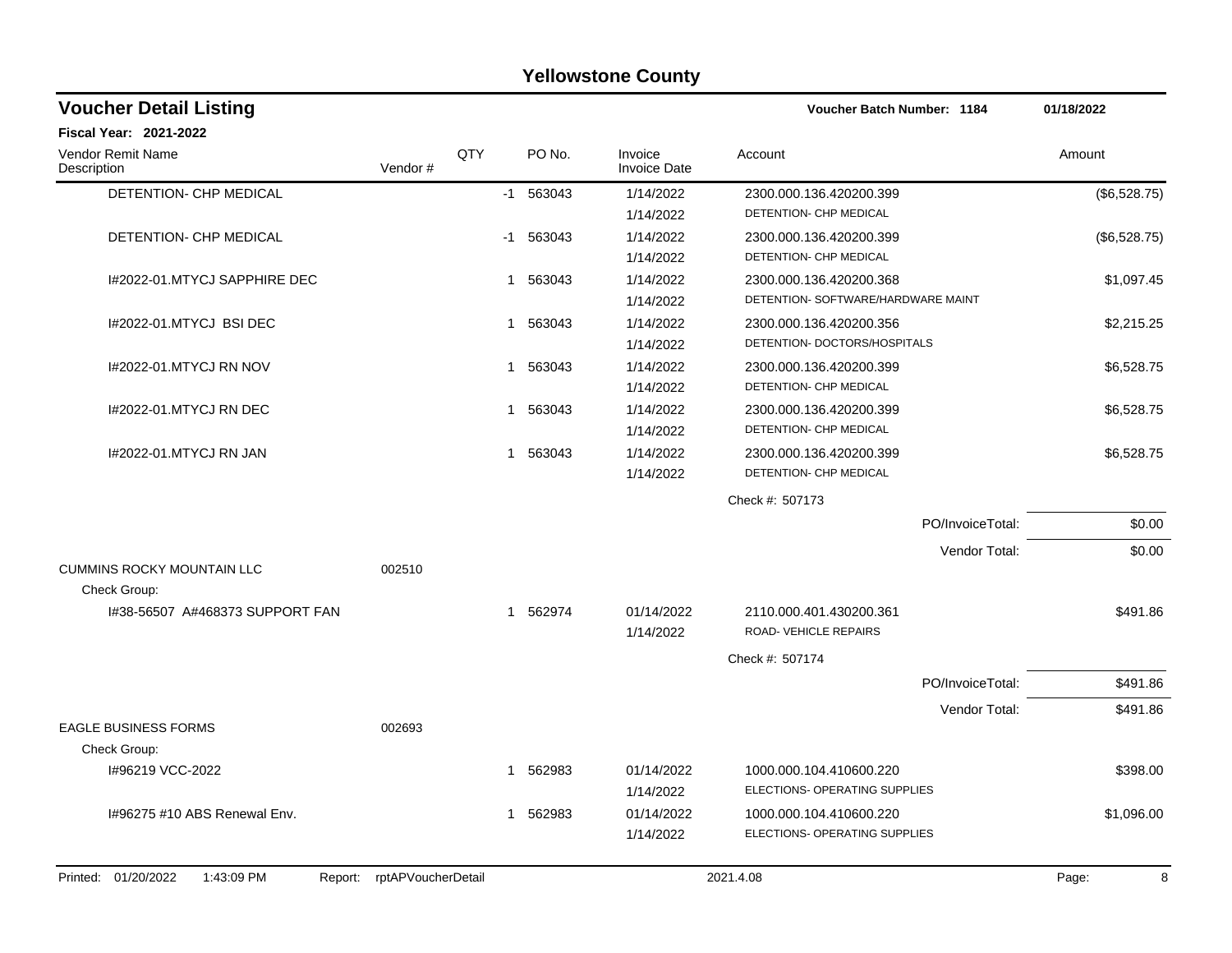|                                            |                            |     |              |          | <b>Yellowstone County</b>      |                                                  |                  |            |            |
|--------------------------------------------|----------------------------|-----|--------------|----------|--------------------------------|--------------------------------------------------|------------------|------------|------------|
| <b>Voucher Detail Listing</b>              |                            |     |              |          |                                | Voucher Batch Number: 1184                       |                  | 01/18/2022 |            |
| Fiscal Year: 2021-2022                     |                            |     |              |          |                                |                                                  |                  |            |            |
| Vendor Remit Name<br>Description           | Vendor#                    | QTY |              | PO No.   | Invoice<br><b>Invoice Date</b> | Account                                          |                  | Amount     |            |
| I#96276 #10 BRM Env.                       |                            |     | $\mathbf{1}$ | 562983   | 01/14/2022                     | 1000.000.104.410600.220                          |                  |            | \$399.00   |
|                                            |                            |     |              |          | 1/14/2022                      | ELECTIONS- OPERATING SUPPLIES                    |                  |            |            |
|                                            |                            |     |              |          |                                | Check #: 507175                                  |                  |            |            |
|                                            |                            |     |              |          |                                |                                                  | PO/InvoiceTotal: |            | \$1,893.00 |
|                                            |                            |     |              |          |                                |                                                  | Vendor Total:    |            | \$1,893.00 |
| <b>ECONOPRINT</b><br>Check Group:          |                            |     |              |          |                                |                                                  |                  |            |            |
| I#312329 MATERIAL REPORTS                  |                            |     |              | 1 563026 | 01/14/2022<br>1/14/2022        | 2110.000.401.430200.210<br>ROAD- OFFICE SUPPLIES |                  |            | \$247.95   |
|                                            |                            |     |              |          |                                | Check #: 507176                                  |                  |            |            |
|                                            |                            |     |              |          |                                |                                                  | PO/InvoiceTotal: |            | \$247.95   |
| Check Group:                               |                            |     |              |          |                                |                                                  |                  |            |            |
| I#312221 - Matrix for the Bench Book (PSA) |                            |     | -1           | 563027   | 01 /14/2022<br>1/14/2022       | 1000.000.121.410340.399<br>JP- PSA PROGRAM       |                  |            | \$69.94    |
|                                            |                            |     |              |          |                                | Check #: 507176                                  |                  |            |            |
|                                            |                            |     |              |          |                                |                                                  | PO/InvoiceTotal: |            | \$69.94    |
|                                            |                            |     |              |          |                                |                                                  | Vendor Total:    |            | \$317.89   |
| FISHER'S TECHNOLOGY<br>Check Group:        |                            |     |              |          |                                |                                                  |                  |            |            |
| 1#978100 COPY COUNT SHOP 123121            |                            |     | 1            | 563037   | 01/14/2022<br>1/14/2022        | 2110.000.401.430200.210<br>ROAD- OFFICE SUPPLIES |                  |            | \$6.07     |
|                                            |                            |     |              |          |                                | Check #: 507177                                  |                  |            |            |
|                                            |                            |     |              |          |                                |                                                  | PO/InvoiceTotal: |            | \$6.07     |
|                                            |                            |     |              |          |                                |                                                  | Vendor Total:    |            | \$6.07     |
| HOSE & RUBBER SUPPLY.                      |                            |     |              |          |                                |                                                  |                  |            |            |
| Check Group:                               |                            |     |              |          |                                |                                                  |                  |            |            |
| I#01612867 FITTING                         |                            |     |              | 1 563025 | 01/14/2022<br>1/14/2022        | 2110.000.401.430200.361<br>ROAD-VEHICLE REPAIRS  |                  |            | \$99.60    |
| I#01615451 FITTINGS, HOSES                 |                            |     |              | 1 563025 | 01/14/2022<br>1/14/2022        | 2110.000.401.430200.361<br>ROAD-VEHICLE REPAIRS  |                  |            | \$130.32   |
| Printed: 01/20/2022<br>1:43:09 PM          | Report: rptAPVoucherDetail |     |              |          |                                | 2021.4.08                                        |                  | Page:      | 9          |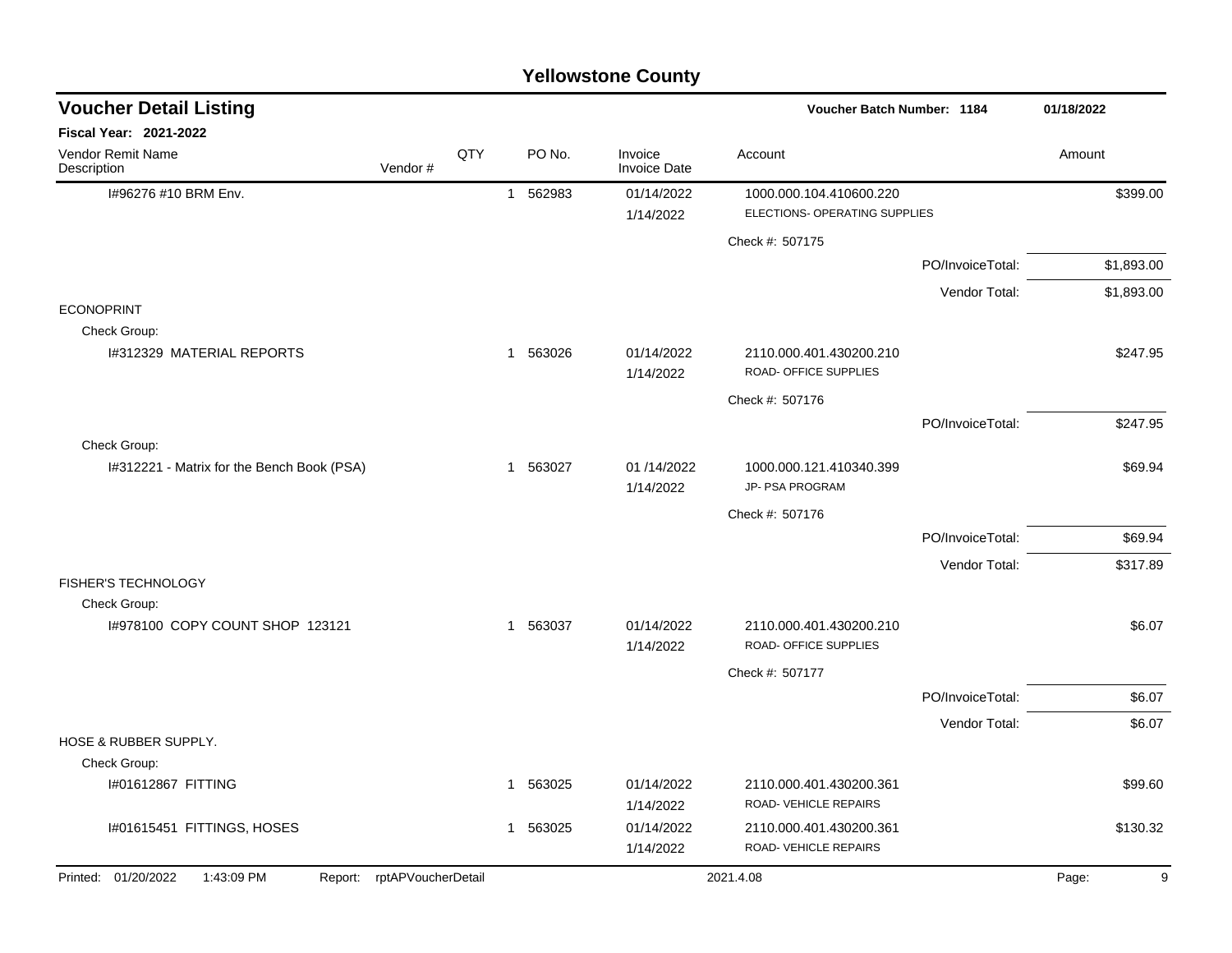| <b>Voucher Detail Listing</b>                          |         |              |          |                         | Voucher Batch Number: 1184                              |                  | 01/18/2022 |
|--------------------------------------------------------|---------|--------------|----------|-------------------------|---------------------------------------------------------|------------------|------------|
| <b>Fiscal Year: 2021-2022</b>                          |         |              |          |                         |                                                         |                  |            |
| <b>Vendor Remit Name</b><br>Description                | Vendor# | QTY          | PO No.   | Invoice<br>Invoice Date | Account                                                 |                  | Amount     |
|                                                        |         |              |          |                         | Check #: 507178                                         |                  |            |
|                                                        |         |              |          |                         |                                                         | PO/InvoiceTotal: | \$229.92   |
|                                                        |         |              |          |                         |                                                         | Vendor Total:    | \$229.92   |
| <b>I-STATE TRUCK CENTER INC</b><br>Check Group:        |         |              |          |                         |                                                         |                  |            |
| I#C251326116-01 BEACON                                 |         |              | 1 563009 | 01/14/2022<br>1/14/2022 | 2110.000.401.430200.361<br>ROAD-VEHICLE REPAIRS         |                  | \$36.75    |
| I#C251326451-01 DEF PUMP                               |         | $\mathbf{1}$ | 563009   | 01/14/2022<br>1/14/2022 | 2110.000.401.430200.361<br>ROAD-VEHICLE REPAIRS         |                  | \$830.48   |
|                                                        |         |              |          |                         | Check #: 507179                                         |                  |            |
|                                                        |         |              |          |                         |                                                         | PO/InvoiceTotal: | \$867.23   |
|                                                        |         |              |          |                         |                                                         | Vendor Total:    | \$867.23   |
| <b>INLAND TRUCK PARTS CO</b><br>Check Group:           | 003600  |              |          |                         |                                                         |                  |            |
| I#IN-1046483 4 SERIES COMBO                            |         |              | 1 562984 | 01/14/2022<br>1/14/2022 | 2110.000.401.430200.361<br>ROAD-VEHICLE REPAIRS         |                  | \$340.83   |
|                                                        |         |              |          |                         | Check #: 507180                                         |                  |            |
|                                                        |         |              |          |                         |                                                         | PO/InvoiceTotal: | \$340.83   |
|                                                        |         |              |          |                         |                                                         | Vendor Total:    | \$340.83   |
| <b>JUNCTION CITY RANCH CO</b>                          |         |              |          |                         |                                                         |                  |            |
| Check Group:<br>1#010422 1 1/2" GRAVEL 640 @ .60 71013 |         | $\mathbf{1}$ | 563014   | 01/14/2022              | 2110.000.401.430200.450                                 |                  |            |
|                                                        |         |              |          | 1/14/2022               | ROAD-RAW MATERIALS-GAS TAX                              |                  | \$384.00   |
| I#010822 1 1/2" GRAVEL 18.60 @ .60 71021               |         |              | 1 563014 | 01/14/2022<br>1/14/2022 | 2110.000.401.430200.450<br>ROAD-RAW MATERIALS- GAS TAX  |                  | \$10.80    |
| I#010822 1 1/2" GRAVEL 602 @ .60 71013                 |         | $\mathbf 1$  | 563014   | 01/14/2022<br>1/14/2022 | 2110.000.401.430200.450<br>ROAD- RAW MATERIALS- GAS TAX |                  | \$361.20   |
| 1#010622 1 1/2" GRAVEL 800 @ .60 71013                 |         | $\mathbf 1$  | 563014   | 01/14/2022<br>1/14/2022 | 2110.000.401.430200.450<br>ROAD-RAW MATERIALS-GAS TAX   |                  | \$480.00   |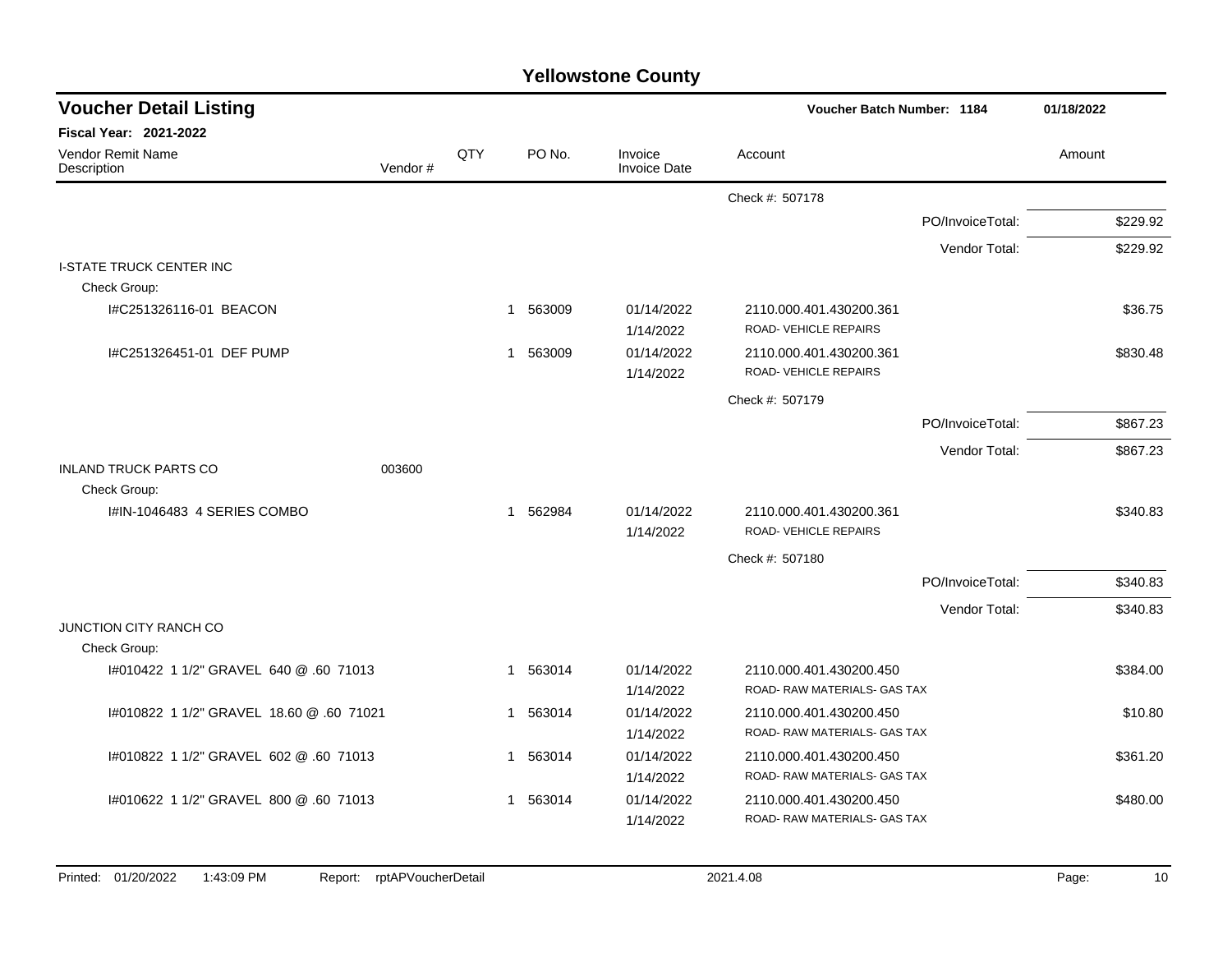|                                           |         |     |          | <b>Yellowstone County</b>      |                                                         |            |
|-------------------------------------------|---------|-----|----------|--------------------------------|---------------------------------------------------------|------------|
| <b>Voucher Detail Listing</b>             |         |     |          |                                | <b>Voucher Batch Number: 1184</b>                       | 01/18/2022 |
| <b>Fiscal Year: 2021-2022</b>             |         |     |          |                                |                                                         |            |
| Vendor Remit Name<br>Description          | Vendor# | QTY | PO No.   | Invoice<br><b>Invoice Date</b> | Account                                                 | Amount     |
| 1#011022 GRAVEL 7224 @ .60 71013          |         |     | 1 563014 | 01/14/2022<br>1/14/2022        | 2110.000.401.430200.450<br>ROAD-RAW MATERIALS- GAS TAX  | \$734.40   |
| 1#011122 GRAVEL 1366 @ .60 71013          |         | 1   | 563014   | 01/14/2022<br>1/14/2022        | 2110.000.401.430200.450<br>ROAD-RAW MATERIALS- GAS TAX  | \$819.60   |
| 1#011222 PIT RUN GRAVEL 334 @ .60 71013   |         |     | 1 563014 | 01/14/2022<br>1/14/2022        | 2110.000.401.430200.450<br>ROAD- RAW MATERIALS- GAS TAX | \$200.40   |
| 1#011222 PIT RUN GRAVEL 316 @ .60 71021   |         |     | 1 563014 | 01/14/2022<br>1/14/2022        | 2110.000.401.430200.450<br>ROAD-RAW MATERIALS- GAS TAX  | \$189.60   |
|                                           |         |     |          |                                | Check #: 507181                                         |            |
|                                           |         |     |          |                                | PO/InvoiceTotal:                                        | \$3,180.00 |
|                                           |         |     |          |                                | Vendor Total:                                           | \$3,180.00 |
| KINGS ACE HARDWARE, STATE<br>Check Group: |         |     |          |                                |                                                         |            |
| 1#746313/2 A#200414 SIGN SUPPLIES         |         |     | 1 563021 | 01/14/2022<br>1/14/2022        | 2110.000.401.430260.364<br>ROAD- SIGN MAINTENANCE       | \$44.97    |
|                                           |         |     |          |                                | Check #: 507182                                         |            |
|                                           |         |     |          |                                | PO/InvoiceTotal:                                        | \$44.97    |
| Check Group:                              |         |     |          |                                |                                                         |            |
| I#745851/2 A#200411 Hose Clamps           |         |     | 1 563022 | 1/14/2022<br>1/14/2022         | 2399.000.235.420250.360<br>YSC- REPAIRS & MAINT SERVICE | \$2.59     |
|                                           |         |     |          |                                | Check #: 507182                                         |            |
|                                           |         |     |          |                                | PO/InvoiceTotal:                                        | \$2.59     |
|                                           |         |     |          |                                | Vendor Total:                                           | \$47.56    |
| <b>KNIFE RIVER</b><br>Check Group:        |         |     |          |                                |                                                         |            |
| I#796795 3/4" GRAVEL 428.52 @ 6.20 751M   |         |     | 1 563012 | 01/14/2022<br>1/14/2022        | 2110.000.401.430200.450<br>ROAD-RAW MATERIALS- GAS TAX  | \$2,656.82 |
| 1#796838 3/4" GRAVEL 738.60 @ 6.20 751M   |         |     | 1 563012 | 01/14/2022<br>1/14/2022        | 2110.000.401.430200.450<br>ROAD-RAW MATERIALS- GAS TAX  | \$4,579.31 |
|                                           |         |     |          |                                |                                                         |            |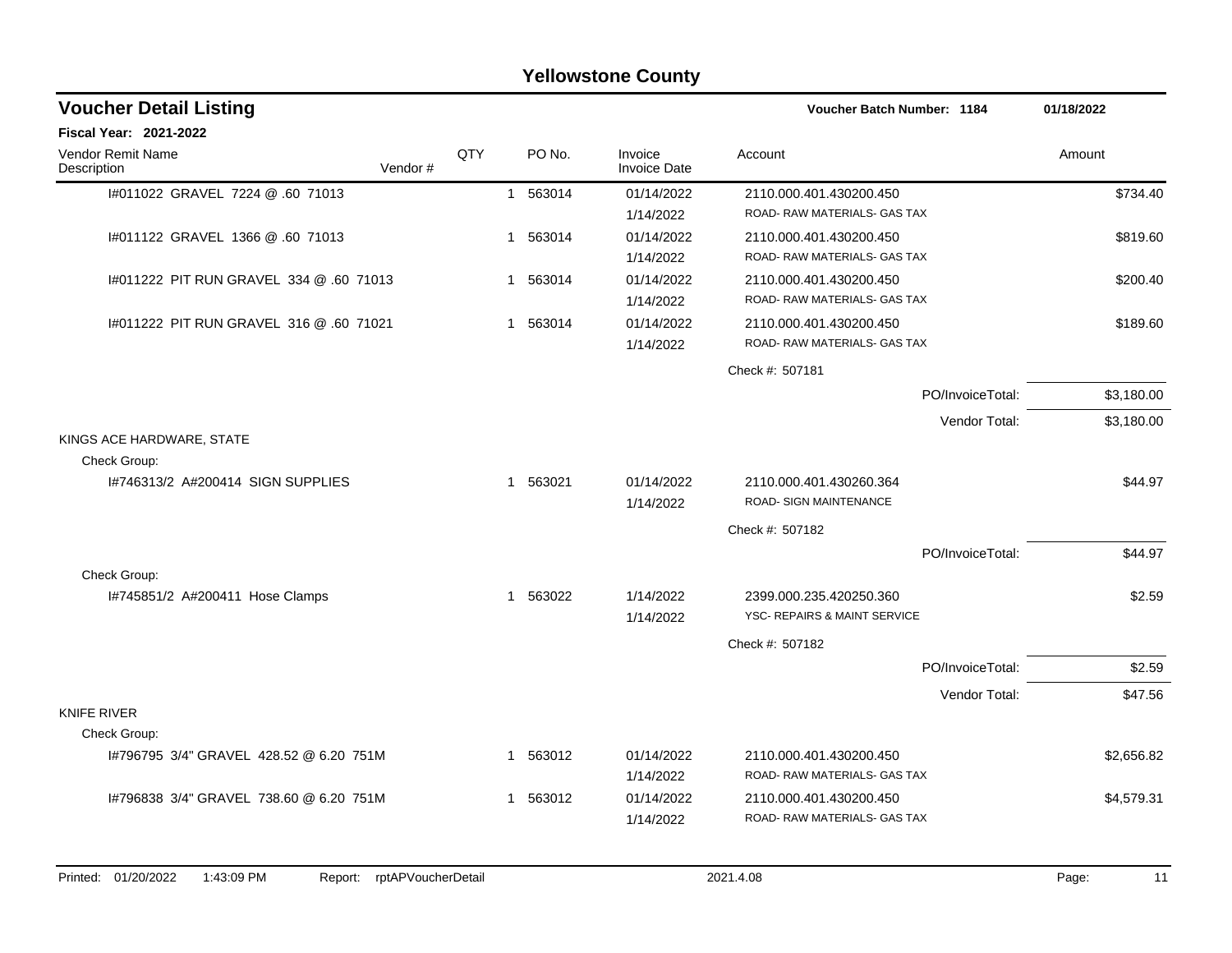|                                                |         |     |             | <b>Yellowstone County</b>      |                                                               |                  |             |
|------------------------------------------------|---------|-----|-------------|--------------------------------|---------------------------------------------------------------|------------------|-------------|
| <b>Voucher Detail Listing</b>                  |         |     |             |                                | <b>Voucher Batch Number: 1184</b>                             |                  | 01/18/2022  |
| <b>Fiscal Year: 2021-2022</b>                  |         |     |             |                                |                                                               |                  |             |
| <b>Vendor Remit Name</b><br>Description        | Vendor# | QTY | PO No.      | Invoice<br><b>Invoice Date</b> | Account                                                       |                  | Amount      |
| 1#796864 3/4" GRAVEL 304.59 @ 6.20 751M        |         |     | 1 563012    | 01/14/2022<br>1/14/2022        | 2110.000.401.430200.450<br>ROAD- RAW MATERIALS- GAS TAX       |                  | \$1,888.46  |
| 1#796871 1 1/2" GRAVEL 400.56 @ 5.70 81014     |         |     | 1 563012    | 01/14/2022<br>1/14/2022        | 2110.000.401.430200.450<br>ROAD-RAW MATERIALS-GAS TAX         |                  | \$2,283.19  |
|                                                |         |     |             |                                | Check #: 507183                                               |                  |             |
|                                                |         |     |             |                                |                                                               | PO/InvoiceTotal: | \$11,407.78 |
|                                                |         |     |             |                                |                                                               | Vendor Total:    | \$11,407.78 |
| LEE ENTERPRISES PPC<br>Check Group:            |         |     |             |                                |                                                               |                  |             |
| I#130890 A#84247 12/7/21 - 1/1/22 Subscription |         |     | 1 563039    | 01/14/2022<br>1/14/2022        | 2399.000.235.420250.333<br><b>YSC-SUBSCRIPTIONS</b>           |                  | \$23.00     |
|                                                |         |     |             |                                | Check #: 507184                                               |                  |             |
|                                                |         |     |             |                                |                                                               | PO/InvoiceTotal: | \$23.00     |
|                                                |         |     |             |                                |                                                               | Vendor Total:    | \$23.00     |
| LOCKWOOD ACE HARDWARE<br>Check Group:          |         |     |             |                                |                                                               |                  |             |
| I#411154/5 A#500411 PRY BAR KIT YCCH 1/10/22   |         |     | 1 563034    | 01/14/2022<br>1/14/2022        | 1000.000.145.411200.360<br>FACILITIES- REPAIR & MAINT SERVICE |                  | \$12.99     |
|                                                |         |     |             |                                | Check #: 507185                                               |                  |             |
|                                                |         |     |             |                                |                                                               | PO/InvoiceTotal: | \$12.99     |
|                                                |         |     |             |                                |                                                               | Vendor Total:    | \$12.99     |
| LOWE'S COMMERCIAL SERVICE<br>Check Group: L    | 048125  |     |             |                                |                                                               |                  |             |
| A#98001510340 ; JAIL; HARDWARE                 |         |     | 562976<br>1 | 01/14/2022                     | 2300.000.146.411200.360                                       |                  | \$76.61     |
|                                                |         |     |             | 1/14/2022                      | FACILITIES JAIL- REPAIR & MAINT                               |                  |             |
| A#98001510340 ; JAIL; GLOVES                   |         |     | 562976<br>1 | 01/14/2022                     | 2300.000.146.411200.360                                       |                  | \$93.47     |
|                                                |         |     |             | 1/14/2022                      | FACILITIES JAIL- REPAIR & MAINT                               |                  |             |
| A#98001510340 JAIL; TAPE                       |         |     | 1 562976    | 01/14/2022<br>1/14/2022        | 2300.000.146.411200.360<br>FACILITIES JAIL- REPAIR & MAINT    |                  | \$13.97     |
|                                                |         |     |             |                                |                                                               |                  |             |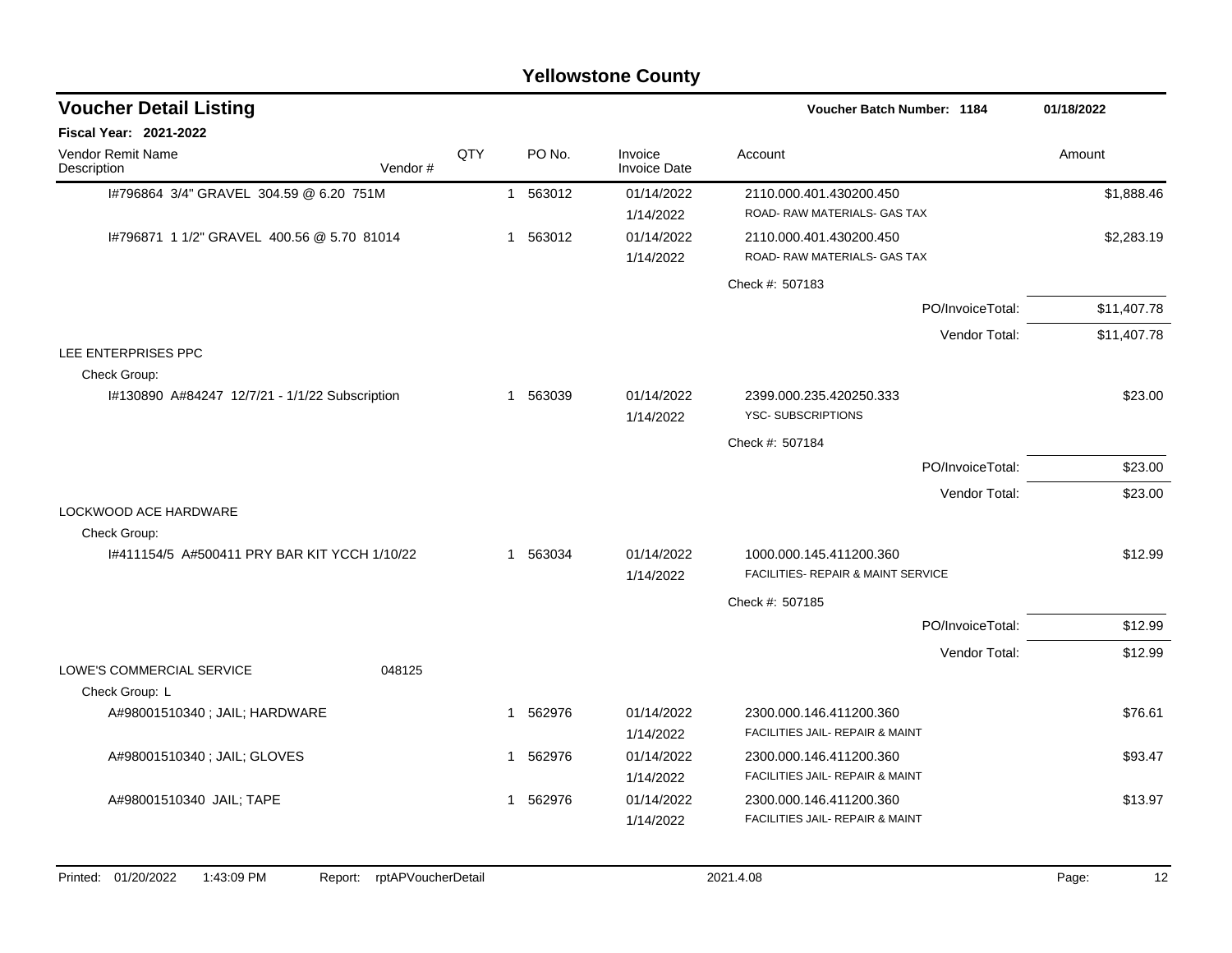| <b>Yellowstone County</b>                               |                            |     |             |          |                                |                                      |             |  |  |  |  |
|---------------------------------------------------------|----------------------------|-----|-------------|----------|--------------------------------|--------------------------------------|-------------|--|--|--|--|
| <b>Voucher Detail Listing</b>                           |                            |     |             |          |                                | Voucher Batch Number: 1184           | 01/18/2022  |  |  |  |  |
| Fiscal Year: 2021-2022                                  |                            |     |             |          |                                |                                      |             |  |  |  |  |
| Vendor Remit Name<br>Description                        | Vendor#                    | QTY |             | PO No.   | Invoice<br><b>Invoice Date</b> | Account                              | Amount      |  |  |  |  |
| A#98001510340; JAIL; PVC                                |                            |     | $\mathbf 1$ | 562976   | 01/14/2022                     | 2300.000.146.411200.360              | \$215.27    |  |  |  |  |
|                                                         |                            |     |             |          | 1/14/2022                      | FACILITIES JAIL- REPAIR & MAINT      |             |  |  |  |  |
| A#98001510340 ; JAIL; BULBS                             |                            |     | 1           | 562976   | 01/14/2022                     | 2300.000.146.411200.360              | \$47.49     |  |  |  |  |
|                                                         |                            |     |             |          | 1/14/2022                      | FACILITIES JAIL- REPAIR & MAINT      |             |  |  |  |  |
|                                                         |                            |     |             |          |                                | Check #: 507186                      |             |  |  |  |  |
|                                                         |                            |     |             |          |                                | PO/InvoiceTotal:                     | \$446.81    |  |  |  |  |
| Check Group: L                                          |                            |     |             |          |                                |                                      |             |  |  |  |  |
| A#98001510340 Maint Supplies                            |                            |     | 1           | 562977   | 01 /14/2022                    | 2399.000.235.420250.360              | \$22.65     |  |  |  |  |
|                                                         |                            |     |             |          | 1/14/2022                      | YSC- REPAIRS & MAINT SERVICE         |             |  |  |  |  |
| A#98001510340 Maint Supplies                            |                            |     | 1           | 562977   | 01 /14/2022                    | 2399.000.235.420250.360              | \$28.49     |  |  |  |  |
|                                                         |                            |     |             |          | 1/14/2022                      | YSC- REPAIRS & MAINT SERVICE         |             |  |  |  |  |
|                                                         |                            |     |             |          |                                | Check #: 507186                      |             |  |  |  |  |
|                                                         |                            |     |             |          |                                | PO/InvoiceTotal:                     | \$51.14     |  |  |  |  |
|                                                         |                            |     |             |          |                                | Vendor Total:                        | \$497.95    |  |  |  |  |
| <b>MAILING TECHNICAL SERVICES</b>                       | 044983                     |     |             |          |                                |                                      |             |  |  |  |  |
| Check Group:                                            |                            |     |             |          |                                |                                      |             |  |  |  |  |
| 1#5547 NVRA-NCOA Mailer Round 1 2022                    |                            |     |             | 1 563002 | 01/14/2022                     | 1000.000.104.410600.398              | \$427.98    |  |  |  |  |
|                                                         |                            |     |             |          | 1/14/2022                      | ELECTIONS-VARIABLE CONTRACT SERVICES |             |  |  |  |  |
|                                                         |                            |     |             |          |                                | Check #: 507187                      |             |  |  |  |  |
|                                                         |                            |     |             |          |                                | PO/InvoiceTotal:                     | \$427.98    |  |  |  |  |
| Check Group:                                            |                            |     |             |          |                                |                                      |             |  |  |  |  |
| #123498 POSTAGE 12/1-12/10/21                           |                            |     | 1           | 563003   | 1/14/2022                      | 1000.000.199.411800.311              | \$3,847.39  |  |  |  |  |
|                                                         |                            |     |             |          | 1/14/2022                      | MISC-POSTAGE                         |             |  |  |  |  |
| #124290 POSTAGE 1/3-1/7/22                              |                            |     | -1          | 563003   | 1/14/2022                      | 1000.000.199.411800.311              | \$2,970.10  |  |  |  |  |
|                                                         |                            |     |             |          | 1/14/2022                      | MISC-POSTAGE                         |             |  |  |  |  |
| #5421 MVD TITLE WORK POSTCARDS POSTAGE                  |                            |     |             | 1 563003 | 1/14/2022                      | 1000.000.199.411800.311              | \$419.30    |  |  |  |  |
|                                                         |                            |     |             |          | 1/14/2022                      | MISC-POSTAGE                         |             |  |  |  |  |
| #5495 ELECTION REGISTRATION POSTCARDS<br><b>POSTAGE</b> |                            |     |             | 563003   | 1/14/2022                      | 1000.000.199.411800.311              | \$359.33    |  |  |  |  |
|                                                         |                            |     |             |          | 1/14/2022                      | MISC-POSTAGE                         |             |  |  |  |  |
|                                                         |                            |     |             |          |                                |                                      |             |  |  |  |  |
| Printed: 01/20/2022<br>1:43:09 PM                       | Report: rptAPVoucherDetail |     |             |          |                                | 2021.4.08                            | Page:<br>13 |  |  |  |  |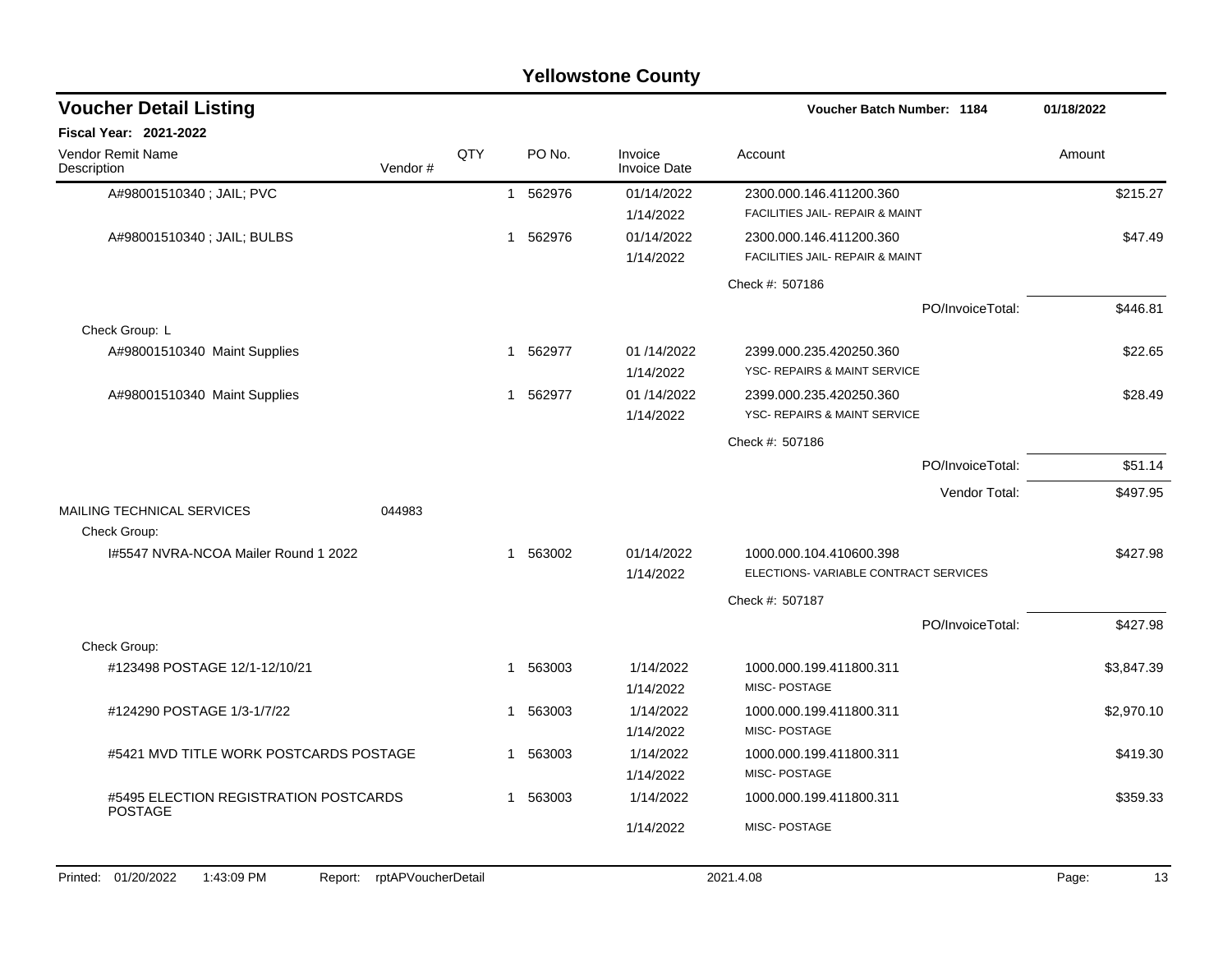| <b>Voucher Detail Listing</b>                                 | Voucher Batch Number: 1184 |     |                        |                                | 01/18/2022                                              |                  |             |
|---------------------------------------------------------------|----------------------------|-----|------------------------|--------------------------------|---------------------------------------------------------|------------------|-------------|
| Fiscal Year: 2021-2022                                        |                            |     |                        |                                |                                                         |                  |             |
| Vendor Remit Name<br>Description                              | Vendor#                    | QTY | PO No.                 | Invoice<br><b>Invoice Date</b> | Account                                                 |                  | Amount      |
| #5547 NVRA ROUND 1, 2022 POSTAGE                              |                            |     | 563003<br>$\mathbf{1}$ | 1/14/2022                      | 1000.000.199.411800.311                                 |                  | \$2,668.55  |
|                                                               |                            |     |                        | 1/14/2022                      | MISC-POSTAGE                                            |                  |             |
|                                                               |                            |     |                        |                                | Check #: 507187                                         |                  |             |
|                                                               |                            |     |                        |                                |                                                         | PO/InvoiceTotal: | \$10,264.67 |
|                                                               |                            |     |                        |                                |                                                         | Vendor Total:    | \$10,692.65 |
| <b>MARKETING SPECIALTIES</b><br>Check Group:                  | 004032                     |     |                        |                                |                                                         |                  |             |
| I#090011 METER, NOZZLE & PUMP                                 |                            |     | 1 562986               | 01/14/2022<br>1/14/2022        | 2110.000.401.430200.361<br>ROAD- VEHICLE REPAIRS        |                  | \$1,429.48  |
|                                                               |                            |     |                        |                                | Check #: 507188                                         |                  |             |
|                                                               |                            |     |                        |                                |                                                         | PO/InvoiceTotal: | \$1,429.48  |
|                                                               |                            |     |                        |                                |                                                         | Vendor Total:    | \$1,429.48  |
| MASTERCARD C MOORE                                            |                            |     |                        |                                |                                                         |                  |             |
| Check Group: C MOORE                                          |                            |     |                        |                                |                                                         |                  |             |
| A#6818 I#0212243 INDUSTRIAL PETROLEUM JELLY                   |                            |     | 1 563024               | 01/14/2022                     | 2110.000.401.430200.361                                 |                  | \$31.47     |
| MASTERCARD<br>P-Card Payee:                                   |                            |     |                        | 1/14/2022                      | ROAD- VEHICLE REPAIRS                                   |                  |             |
| A#6818 I#4450130 TOOLS                                        |                            |     | 1 563024               | 01/14/2022                     | 2110.000.401.430200.240                                 |                  | \$177.43    |
| MASTERCARD<br>P-Card Payee:                                   |                            |     |                        | 1/14/2022                      | ROAD- REPAIR & MAINT SUPPLIES                           |                  |             |
|                                                               |                            |     |                        |                                | Check #: 507214                                         |                  |             |
|                                                               |                            |     |                        |                                |                                                         | PO/InvoiceTotal: | \$208.90    |
|                                                               |                            |     |                        |                                |                                                         | Vendor Total:    | \$208.90    |
| MASTERCARD, T MILLER                                          |                            |     |                        |                                |                                                         |                  |             |
| Check Group: T MILLER                                         |                            |     |                        |                                |                                                         |                  |             |
| A#1051 I#3616239 FILE FOLDERS                                 |                            |     | 1 563010               | 01/14/2022                     | 2110.000.401.430200.210<br><b>ROAD- OFFICE SUPPLIES</b> |                  | \$87.01     |
| P-Card Payee:<br>MASTERCARD                                   |                            |     |                        | 1/14/2022                      |                                                         |                  |             |
| A#1051 I#5702608 DAILY PLANNER<br>P-Card Payee:<br>MASTERCARD |                            |     | 1 563010               | 01/14/2022<br>1/14/2022        | 2110.000.401.430200.210<br>ROAD- OFFICE SUPPLIES        |                  | \$36.54     |
| A#1051 I#9868676 GPS MONITORING                               |                            |     | 1 563010               | 01/14/2022                     | 2110.000.401.430200.368                                 |                  | \$419.86    |
| MASTERCARD<br>P-Card Payee:                                   |                            |     |                        | 1/14/2022                      | ROAD- SOFTWARE/HARDWARE MAINT                           |                  |             |
|                                                               |                            |     |                        |                                | Check #: 507215                                         |                  |             |
|                                                               |                            |     |                        |                                |                                                         |                  |             |
| Printed: 01/20/2022<br>1:43:09 PM<br>Report:                  | rptAPVoucherDetail         |     |                        |                                | 2021.4.08                                               |                  | Page:<br>14 |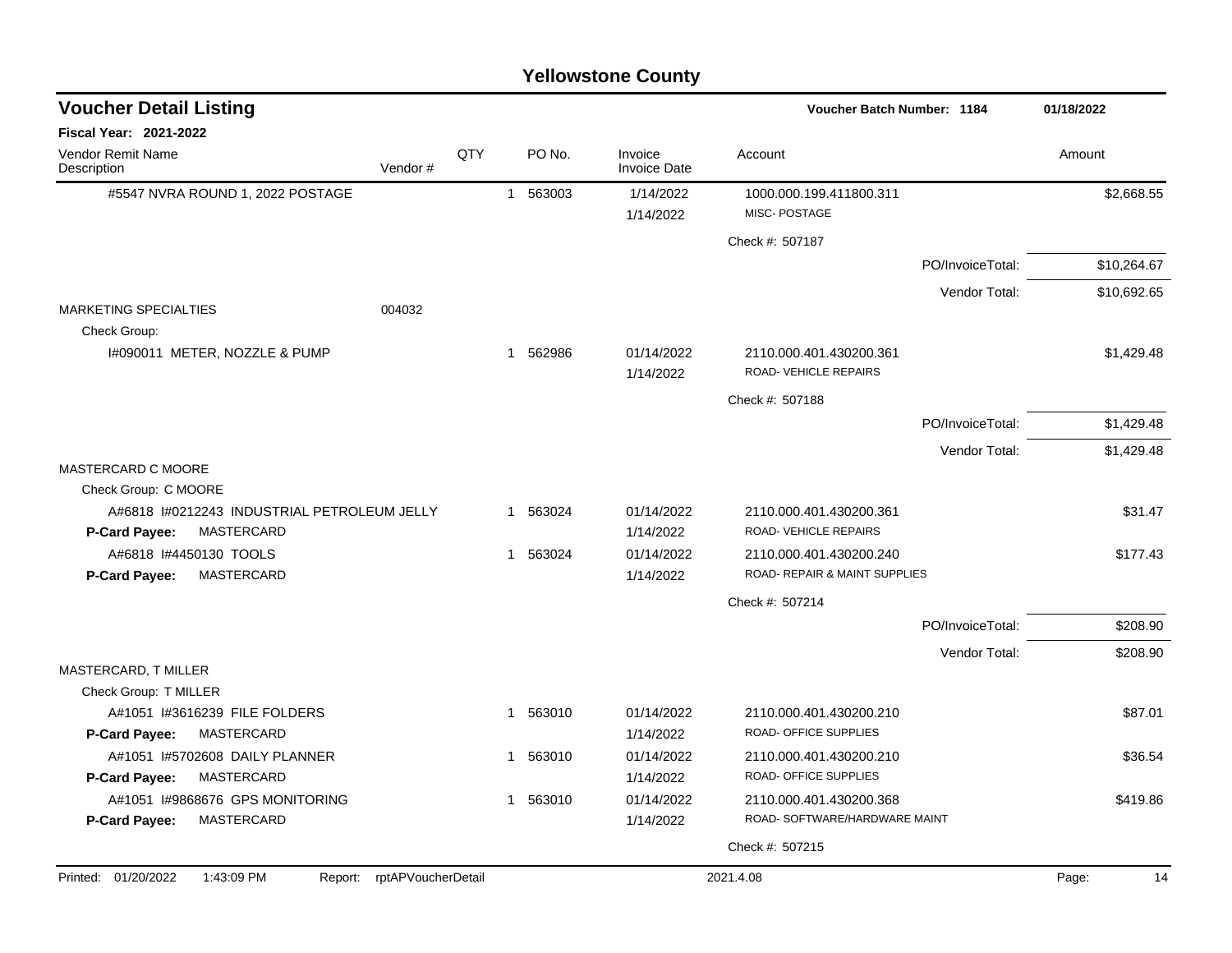| <b>Voucher Detail Listing</b>                          |                    |            |          |                                | Voucher Batch Number: 1184                      |                  | 01/18/2022  |
|--------------------------------------------------------|--------------------|------------|----------|--------------------------------|-------------------------------------------------|------------------|-------------|
| <b>Fiscal Year: 2021-2022</b>                          |                    |            |          |                                |                                                 |                  |             |
| Vendor Remit Name<br>Description                       | Vendor#            | <b>QTY</b> | PO No.   | Invoice<br><b>Invoice Date</b> | Account                                         |                  | Amount      |
|                                                        |                    |            |          |                                |                                                 | PO/InvoiceTotal: | \$543.41    |
|                                                        |                    |            |          |                                |                                                 | Vendor Total:    | \$543.41    |
| MODERN MACHINERY CO INC                                | 004265             |            |          |                                |                                                 |                  |             |
| Check Group:                                           |                    |            |          |                                |                                                 |                  |             |
| 1#2773376 PS OIL SAMPLES 8 @ 14.00                     |                    |            | 1 562987 | 01/14/2022<br>1/14/2022        | 2110.000.401.430200.361<br>ROAD-VEHICLE REPAIRS |                  | \$112.00    |
|                                                        |                    |            |          |                                | Check #: 507189                                 |                  |             |
|                                                        |                    |            |          |                                |                                                 | PO/InvoiceTotal: | \$112.00    |
|                                                        |                    |            |          |                                |                                                 | Vendor Total:    | \$112.00    |
| MONTANA DAKOTA UTILITIES                               | 040762             |            |          |                                |                                                 |                  |             |
| Check Group:                                           |                    |            |          |                                |                                                 |                  |             |
| A#77105659799 3165 E KING AVE TRANSPORT CHGS<br>1/6/21 |                    |            | 1 563050 | 01/14/2022                     | 2300.000.146.411200.344                         |                  | \$920.20    |
|                                                        |                    |            |          | 1/14/2022                      | <b>FACILITIES JAIL- GAS</b>                     |                  |             |
| A#77105659799 3165 E KING AVE OVERTAKE CHGS<br>1/6/21  |                    |            | 1 563050 | 01/14/2022                     | 2300.000.146.411200.344                         |                  | \$161.73    |
|                                                        |                    |            |          | 1/14/2022                      | <b>FACILITIES JAIL- GAS</b>                     |                  |             |
| A#77105659799 3165 E KING AVE LATE FEE 1/6/21          |                    |            | 1 563050 | 01/14/2022                     | 2300.000.146.411200.344                         |                  | \$7.35      |
|                                                        |                    |            |          | 1/14/2022                      | <b>FACILITIES JAIL- GAS</b>                     |                  |             |
|                                                        |                    |            |          |                                | Check #: 507190                                 |                  |             |
|                                                        |                    |            |          |                                |                                                 | PO/InvoiceTotal: | \$1,089.28  |
|                                                        |                    |            |          |                                |                                                 | Vendor Total:    | \$1,089.28  |
| MONTANA LEGISLATIVE SRVS                               | 042808             |            |          |                                |                                                 |                  |             |
| Check Group:<br>A#1449; I#38029 - MCA codes 12/23/21   |                    |            | 2 562999 | 01/14/2022                     | 1000.000.121.410340.210                         |                  | \$700.00    |
|                                                        |                    |            |          | 1/14/2022                      | JP- OFFICE SUPPLIES                             |                  |             |
|                                                        |                    |            |          |                                | Check #: 507191                                 |                  |             |
|                                                        |                    |            |          |                                |                                                 | PO/InvoiceTotal: | \$700.00    |
|                                                        |                    |            |          |                                |                                                 | Vendor Total:    | \$700.00    |
| MONTEZ CLEANING SERVICES                               |                    |            |          |                                |                                                 |                  |             |
| Check Group:                                           |                    |            |          |                                |                                                 |                  |             |
| Printed: 01/20/2022<br>1:43:09 PM<br>Report:           | rptAPVoucherDetail |            |          |                                | 2021.4.08                                       |                  | 15<br>Page: |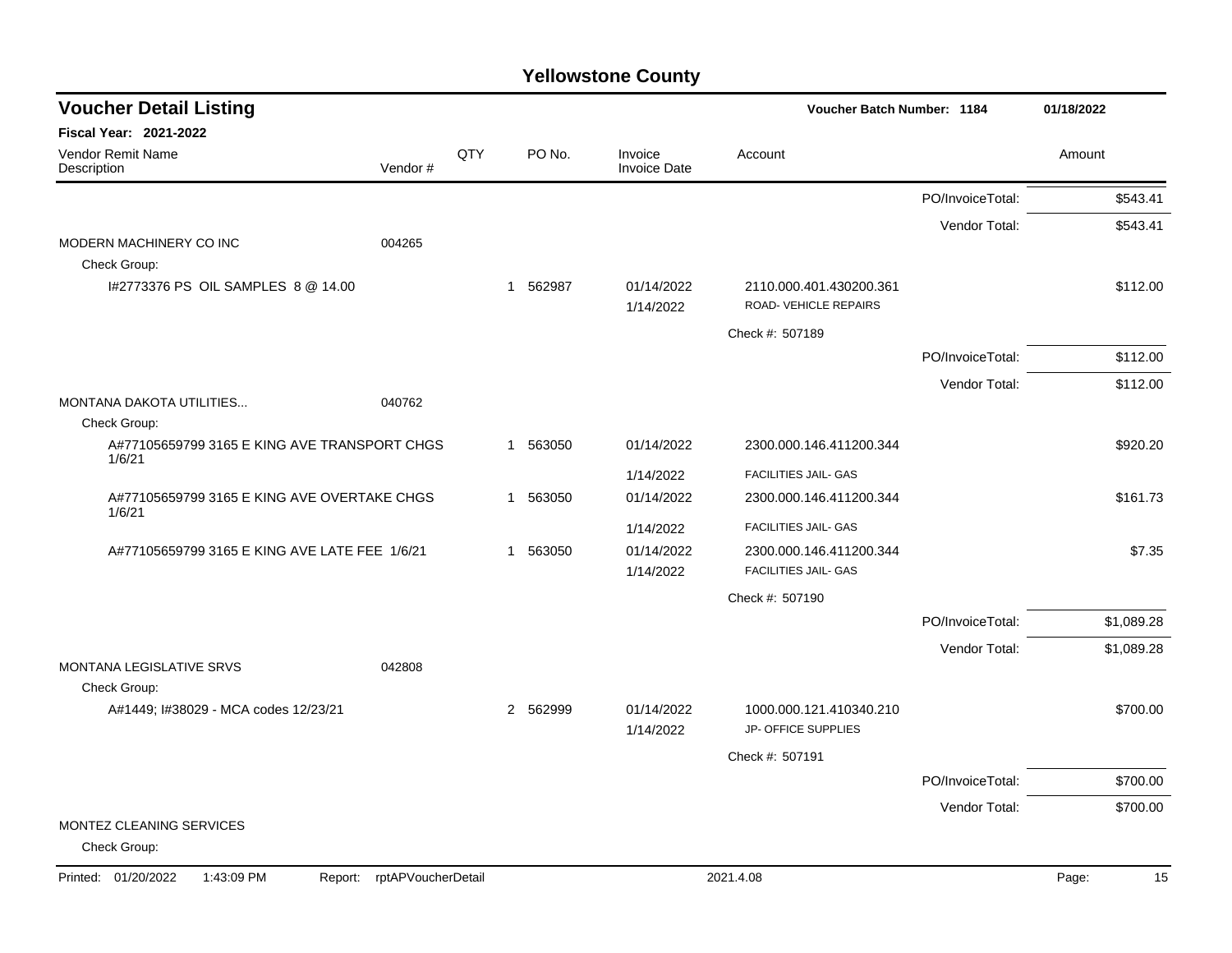| <b>Voucher Detail Listing</b>                |                    |              |          |                                | Voucher Batch Number: 1184                               |                  | 01/18/2022  |
|----------------------------------------------|--------------------|--------------|----------|--------------------------------|----------------------------------------------------------|------------------|-------------|
| <b>Fiscal Year: 2021-2022</b>                |                    |              |          |                                |                                                          |                  |             |
| <b>Vendor Remit Name</b><br>Description      | Vendor#            | QTY          | PO No.   | Invoice<br><b>Invoice Date</b> | Account                                                  |                  | Amount      |
| 1#866 DECEMBER CLEANING SERVICES             |                    |              | 1 563011 | 01/14/2022<br>1/14/2022        | 2110.000.401.430200.367<br>ROAD- JANITORIAL SERVICES     |                  | \$500.00    |
|                                              |                    |              |          |                                | Check #: 507192                                          |                  |             |
|                                              |                    |              |          |                                |                                                          | PO/InvoiceTotal: | \$500.00    |
|                                              |                    |              |          |                                |                                                          | Vendor Total:    | \$500.00    |
| <b>MOUNTAIN ALARM</b><br>Check Group:        |                    |              |          |                                |                                                          |                  |             |
| 1#2635029: A#010054 SEC MONITORING JAN       |                    |              | 1 563041 | 01/14/2022<br>1/14/2022        | 2110.000.401.430200.368<br>ROAD- SOFTWARE/HARDWARE MAINT |                  | \$46.00     |
|                                              |                    |              |          |                                | Check #: 507193                                          |                  |             |
|                                              |                    |              |          |                                |                                                          | PO/InvoiceTotal: | \$46.00     |
|                                              |                    |              |          |                                |                                                          | Vendor Total:    | \$46.00     |
| <b>NAPA AUTO PARTS</b><br>Check Group:       | 020015             |              |          |                                |                                                          |                  |             |
| I#3977-364415 INCANDESCENT                   |                    |              | 1 562978 | 01/14/2022<br>1/14/2022        | 2110.000.401.430200.361<br>ROAD-VEHICLE REPAIRS          |                  | \$14.86     |
| 1#3977-00-364013 ALTERNATOR                  |                    | $\mathbf{1}$ | 562978   | 01/14/2022<br>1/14/2022        | 2110.000.401.430200.361<br>ROAD-VEHICLE REPAIRS          |                  | \$411.34    |
| I#3977-00-364022 OIL FILTERS                 |                    | $\mathbf{1}$ | 562978   | 01/14/2022<br>1/14/2022        | 2110.000.401.430200.361<br>ROAD-VEHICLE REPAIRS          |                  | \$180.00    |
| I#3977-00-363169 SPARK PLUGS,                |                    | $\mathbf 1$  | 562978   | 01/14/2022<br>1/14/2022        | 2110.000.401.430200.361<br>ROAD-VEHICLE REPAIRS          |                  | \$129.29    |
| I#3977-00-363162 JB WELD                     |                    | -1           | 562978   | 01/14/2022<br>1/14/2022        | 2110.000.401.430200.361<br>ROAD-VEHICLE REPAIRS          |                  | \$8.00      |
| I#3977-00-363012 SENSOR                      |                    | $\mathbf{1}$ | 562978   | 01/14/2022<br>1/14/2022        | 2110.000.401.430200.361<br>ROAD- VEHICLE REPAIRS         |                  | \$214.68    |
|                                              |                    |              |          |                                | Check #: 507194                                          |                  |             |
|                                              |                    |              |          |                                |                                                          | PO/InvoiceTotal: | \$958.17    |
|                                              |                    |              |          |                                |                                                          | Vendor Total:    | \$958.17    |
| NORTHWEST INDUSTRIAL SUPPLY INC              | 004710             |              |          |                                |                                                          |                  |             |
| Printed: 01/20/2022<br>1:43:09 PM<br>Report: | rptAPVoucherDetail |              |          |                                | 2021.4.08                                                |                  | 16<br>Page: |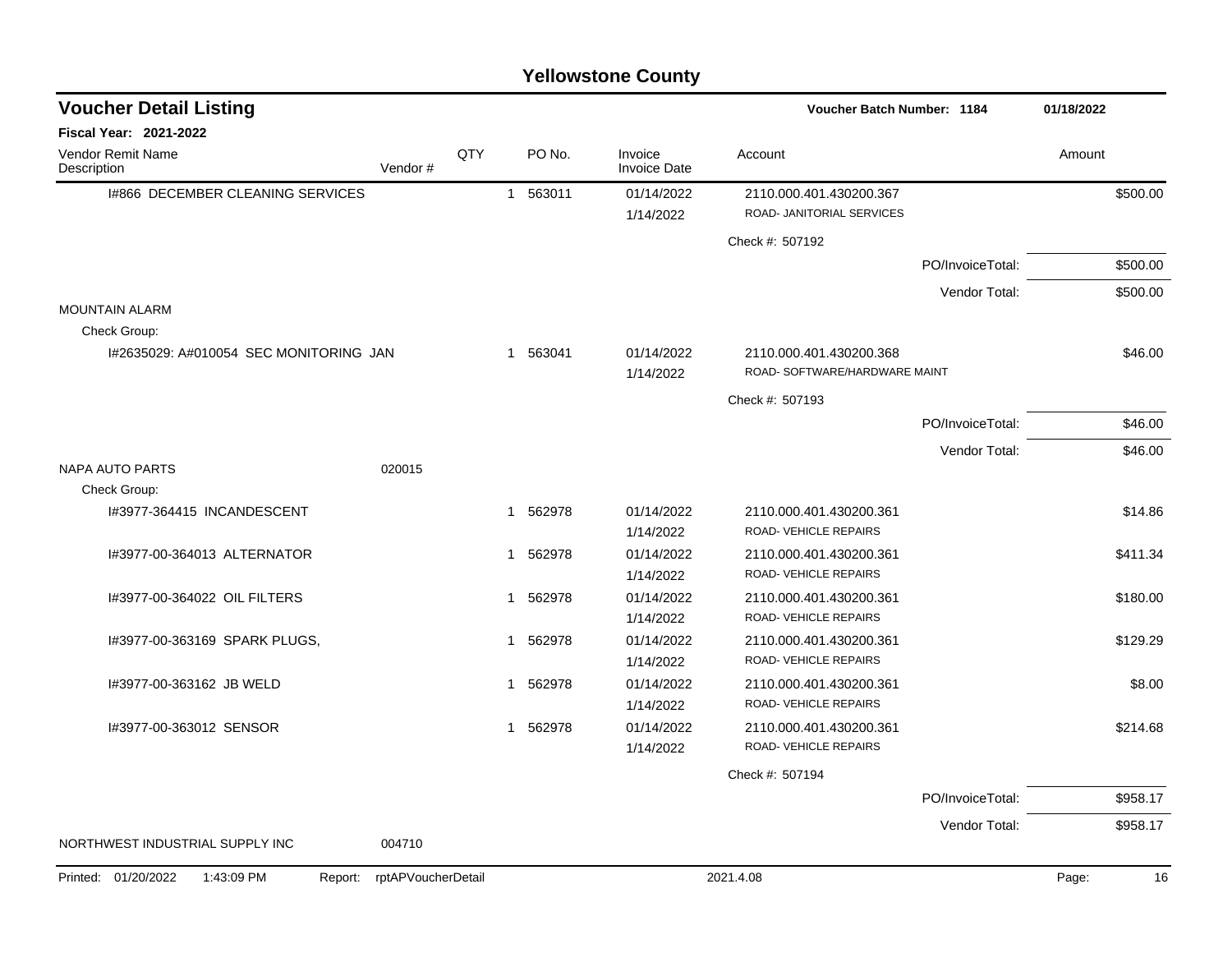| <b>Yellowstone County</b>                                      |         |     |   |          |                                |                                                          |                  |            |         |  |  |  |
|----------------------------------------------------------------|---------|-----|---|----------|--------------------------------|----------------------------------------------------------|------------------|------------|---------|--|--|--|
| <b>Voucher Detail Listing</b>                                  |         |     |   |          |                                | Voucher Batch Number: 1184                               |                  | 01/18/2022 |         |  |  |  |
| <b>Fiscal Year: 2021-2022</b>                                  |         |     |   |          |                                |                                                          |                  |            |         |  |  |  |
| Vendor Remit Name<br>Description                               | Vendor# | QTY |   | PO No.   | Invoice<br><b>Invoice Date</b> | Account                                                  |                  | Amount     |         |  |  |  |
| Check Group:                                                   |         |     |   |          |                                |                                                          |                  |            |         |  |  |  |
| I#1548322 STEP LADDER                                          |         |     | 1 | 562988   | 01/14/2022<br>1/14/2022        | 2110.000.401.430200.240<br>ROAD- REPAIR & MAINT SUPPLIES |                  |            | \$85.73 |  |  |  |
|                                                                |         |     |   |          |                                | Check #: 507195                                          |                  |            |         |  |  |  |
|                                                                |         |     |   |          |                                |                                                          | PO/InvoiceTotal: |            | \$85.73 |  |  |  |
|                                                                |         |     |   |          |                                |                                                          | Vendor Total:    |            | \$85.73 |  |  |  |
| NORTHWESTERN ENERGY<br>Check Group:                            | 045035  |     |   |          |                                |                                                          |                  |            |         |  |  |  |
| A#3085207-3 123021 56TH & HESPER                               |         |     | 1 | 563004   | 01/14/2022<br>1/14/2022        | 2110.000.401.430260.341<br>ROAD- ELECTRICITY             |                  |            | \$9.23  |  |  |  |
| A#0997065-8 123021 64TH & HESPER                               |         |     | 1 | 563004   | 01/14/2022<br>1/14/2022        | 2110.000.401.430260.341<br>ROAD- ELECTRICITY             |                  |            | \$9.23  |  |  |  |
| #1454585-9 123021 72ND & HESPER                                |         |     | 1 | 563004   | 01/14/2022<br>1/14/2022        | 2110.000.401.430260.341<br>ROAD- ELECTRICITY             |                  |            | \$13.00 |  |  |  |
| 1#0599794-5 010522 YELLOWSTONE RIVER RD &<br><b>BITTERROOT</b> |         |     | 1 | 563004   | 01/14/2022                     | 2110.000.401.430260.341                                  |                  |            | \$12.54 |  |  |  |
|                                                                |         |     |   |          | 1/14/2022                      | ROAD- ELECTRICITY                                        |                  |            |         |  |  |  |
|                                                                |         |     |   |          |                                | Check #: 507196                                          |                  |            |         |  |  |  |
|                                                                |         |     |   |          |                                |                                                          | PO/InvoiceTotal: |            | \$44.00 |  |  |  |
| PACIFIC STEEL                                                  | 004900  |     |   |          |                                |                                                          | Vendor Total:    |            | \$44.00 |  |  |  |
| Check Group:<br>I#7884209 ANGLE IRON                           |         |     |   | 1 562989 | 01/14/2022<br>1/14/2022        | 2110.000.401.430200.361<br>ROAD-VEHICLE REPAIRS          |                  |            | \$39.96 |  |  |  |
|                                                                |         |     |   |          |                                | Check #: 507197                                          |                  |            |         |  |  |  |
|                                                                |         |     |   |          |                                |                                                          | PO/InvoiceTotal: |            | \$39.96 |  |  |  |
|                                                                |         |     |   |          |                                |                                                          | Vendor Total:    |            | \$39.96 |  |  |  |
| PETERSON QUALITY OFFICE<br>Check Group:                        | 004980  |     |   |          |                                |                                                          |                  |            |         |  |  |  |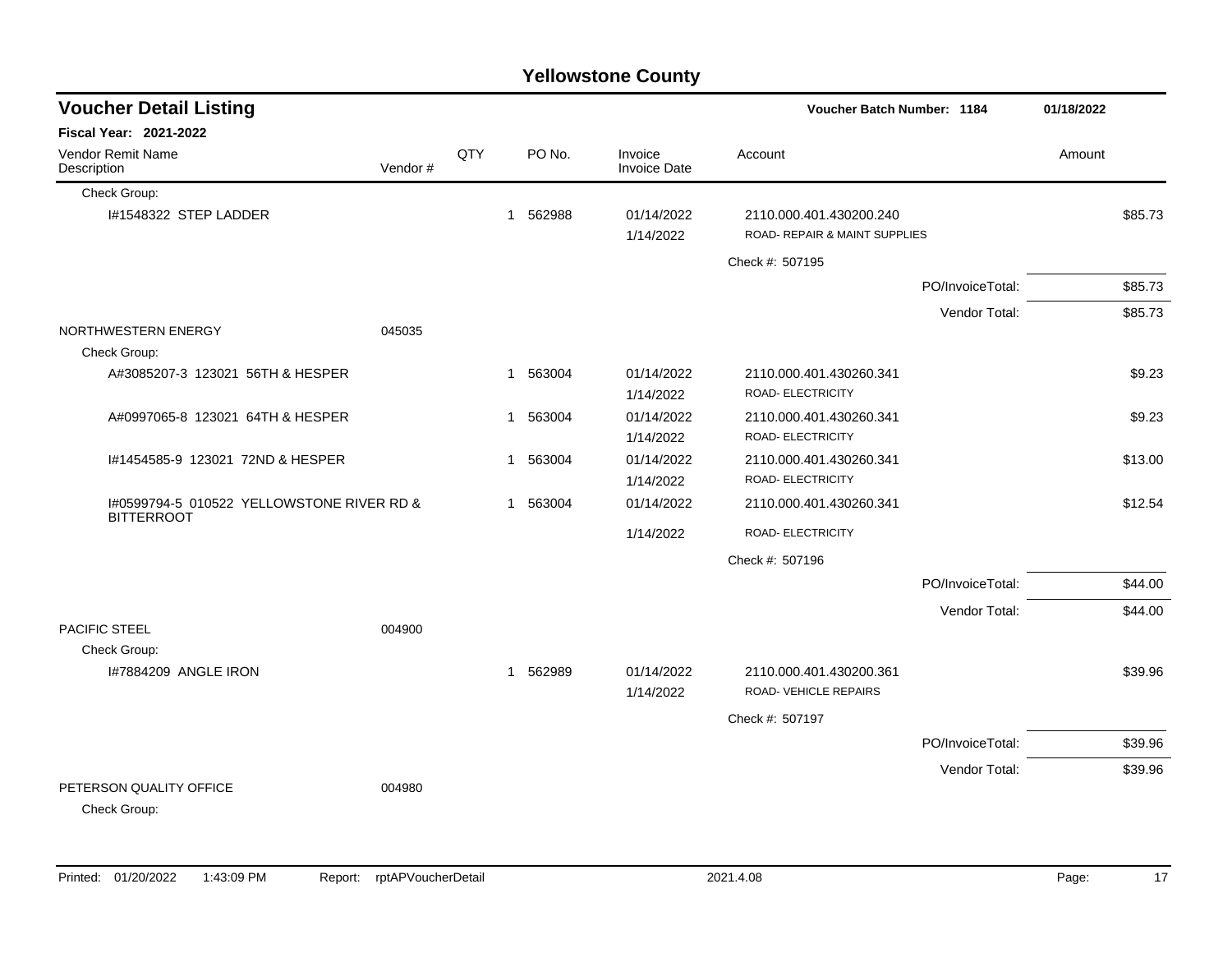| <b>Voucher Detail Listing</b>                                       |     |          |                                | Voucher Batch Number: 1184                                    |                  | 01/18/2022  |
|---------------------------------------------------------------------|-----|----------|--------------------------------|---------------------------------------------------------------|------------------|-------------|
| Fiscal Year: 2021-2022                                              |     |          |                                |                                                               |                  |             |
| <b>Vendor Remit Name</b><br>Vendor#<br>Description                  | QTY | PO No.   | Invoice<br><b>Invoice Date</b> | Account                                                       |                  | Amount      |
| I#220105-I045 Konica 12/3/21-1/2/22                                 |     | 1 562990 | 01/14/2022<br>1/14/2022        | 1000.000.104.410600.368<br>ELECTIONS- SOFTWARE/HARDWARE MAINT |                  | \$26.00     |
|                                                                     |     |          |                                | Check #: 507198                                               |                  |             |
|                                                                     |     |          |                                |                                                               | PO/InvoiceTotal: | \$26.00     |
|                                                                     |     |          |                                |                                                               | Vendor Total:    | \$26.00     |
| PITNEY BOWES<br>Check Group:                                        |     |          |                                |                                                               |                  |             |
| I#1019817795; A#0017002376; Folder - Envelope inserter<br>sn1419601 |     | 1 562850 | 01/14/2022                     | 1000.000.199.411800.940                                       |                  | \$6,658.40  |
|                                                                     |     |          | 1/14/2022                      | MISC- CAPITAL OUTLAY/ EQUIPMENT                               |                  |             |
| l#1019817795; A#0017002376; Stacker- sn3307066                      |     | 1 562850 | 01/14/2022<br>1/14/2022        | 1000.000.199.411800.940<br>MISC- CAPITAL OUTLAY/ EQUIPMENT    |                  | \$1,460.69  |
|                                                                     |     |          |                                | Check #: 507199                                               |                  |             |
|                                                                     |     |          |                                |                                                               | PO/InvoiceTotal: | \$8,119.09  |
|                                                                     |     |          |                                |                                                               | Vendor Total:    | \$8,119.09  |
| PURCELL TIRE CO                                                     |     |          |                                |                                                               |                  |             |
| Check Group:                                                        |     |          |                                |                                                               |                  |             |
| I#31206544 INVENTORY                                                |     | 1 563040 | 01/14/2022<br>1/14/2022        | 2110.000.401.430200.361<br>ROAD-VEHICLE REPAIRS               |                  | \$1,410.00  |
|                                                                     |     |          |                                | Check #: 507200                                               |                  |             |
|                                                                     |     |          |                                |                                                               | PO/InvoiceTotal: | \$1,410.00  |
|                                                                     |     |          |                                |                                                               | Vendor Total:    | \$1,410.00  |
| REPUBLIC SERVICES #892                                              |     |          |                                |                                                               |                  |             |
| Check Group:<br>A#3-0892-3502010 1#0892-000985078 122821            |     | 1 563023 | 01/14/2022                     | 2110.000.401.430200.340                                       |                  | \$44.87     |
| <b>BROADVIEW GARBAGE</b>                                            |     |          |                                | ROAD- UTILITIES                                               |                  |             |
|                                                                     |     |          | 1/14/2022                      |                                                               |                  |             |
|                                                                     |     |          |                                | Check #: 507201                                               |                  |             |
|                                                                     |     |          |                                |                                                               | PO/InvoiceTotal: | \$44.87     |
| S & P BRAKE SUPPLY<br>005470                                        |     |          |                                |                                                               | Vendor Total:    | \$44.87     |
| 1:43:09 PM<br>rptAPVoucherDetail<br>Printed: 01/20/2022<br>Report:  |     |          |                                | 2021.4.08                                                     |                  | Page:<br>18 |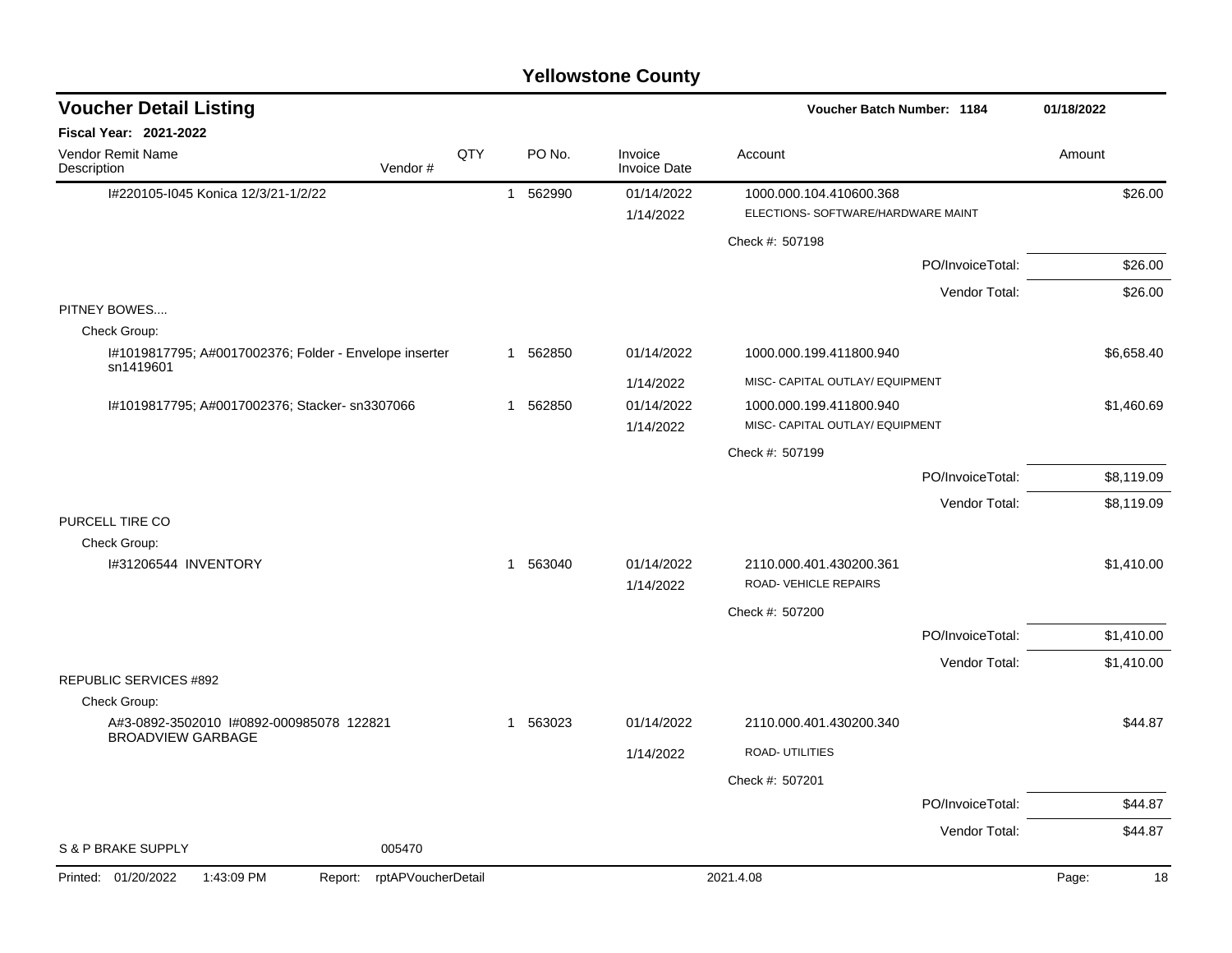| <b>Voucher Detail Listing</b>                |                    |     |          |                                | Voucher Batch Number: 1184                        |                  | 01/18/2022  |
|----------------------------------------------|--------------------|-----|----------|--------------------------------|---------------------------------------------------|------------------|-------------|
| <b>Fiscal Year: 2021-2022</b>                |                    |     |          |                                |                                                   |                  |             |
| Vendor Remit Name<br>Description             | Vendor#            | QTY | PO No.   | Invoice<br><b>Invoice Date</b> | Account                                           |                  | Amount      |
| Check Group:                                 |                    |     |          |                                |                                                   |                  |             |
| 1#376755 AIR DRYER CARTRIDGES                |                    |     | 1 562991 | 01/14/2022<br>1/14/2022        | 2110.000.401.430200.361<br>ROAD-VEHICLE REPAIRS   |                  | \$484.65    |
| I#376768 RETURN                              |                    |     | 1 562991 | 01/14/2022<br>1/14/2022        | 2110.000.401.430200.361<br>ROAD-VEHICLE REPAIRS   |                  | (\$227.85)  |
|                                              |                    |     |          |                                | Check #: 507202                                   |                  |             |
|                                              |                    |     |          |                                |                                                   | PO/InvoiceTotal: | \$256.80    |
|                                              |                    |     |          |                                |                                                   | Vendor Total:    | \$256.80    |
| SHIPTON'S BIG R INC                          |                    |     |          |                                |                                                   |                  |             |
| Check Group:                                 |                    |     |          |                                |                                                   |                  |             |
| I#26208/4 A#6880 SHOVEL                      |                    |     | 1 563033 | 01/14/2022<br>1/14/2022        | 2110.000.401.430260.364<br>ROAD- SIGN MAINTENANCE |                  | \$13.99     |
|                                              |                    |     |          |                                | Check #: 507203                                   |                  |             |
|                                              |                    |     |          |                                |                                                   | PO/InvoiceTotal: | \$13.99     |
|                                              |                    |     |          |                                |                                                   | Vendor Total:    | \$13.99     |
| SNYDER, JASON<br>Check Group:                |                    |     |          |                                |                                                   |                  |             |
| I#776 123121 ELECTRICITY                     |                    |     | 1 563015 | 01/14/2022<br>1/14/2022        | 2110.000.401.430200.340<br><b>ROAD-UTILITIES</b>  |                  | \$11.00     |
|                                              |                    |     |          |                                | Check #: 507204                                   |                  |             |
|                                              |                    |     |          |                                |                                                   | PO/InvoiceTotal: | \$11.00     |
|                                              |                    |     |          |                                |                                                   | Vendor Total:    | \$11.00     |
| TACOMA SCREW PRODUCTS INC<br>Check Group:    |                    |     |          |                                |                                                   |                  |             |
| I#270030207-00 ZINC, DISC, CUT OFF WHEELS    |                    |     | 1 563032 | 01/14/2022<br>1/14/2022        | 2110.000.401.430200.361<br>ROAD-VEHICLE REPAIRS   |                  | \$133.90    |
|                                              |                    |     |          |                                | Check #: 507205                                   |                  |             |
|                                              |                    |     |          |                                |                                                   | PO/InvoiceTotal: | \$133.90    |
|                                              |                    |     |          |                                |                                                   | Vendor Total:    | \$133.90    |
| <b>TITAN MACHINERY</b>                       |                    |     |          |                                |                                                   |                  |             |
| Printed: 01/20/2022<br>1:43:09 PM<br>Report: | rptAPVoucherDetail |     |          |                                | 2021.4.08                                         |                  | Page:<br>19 |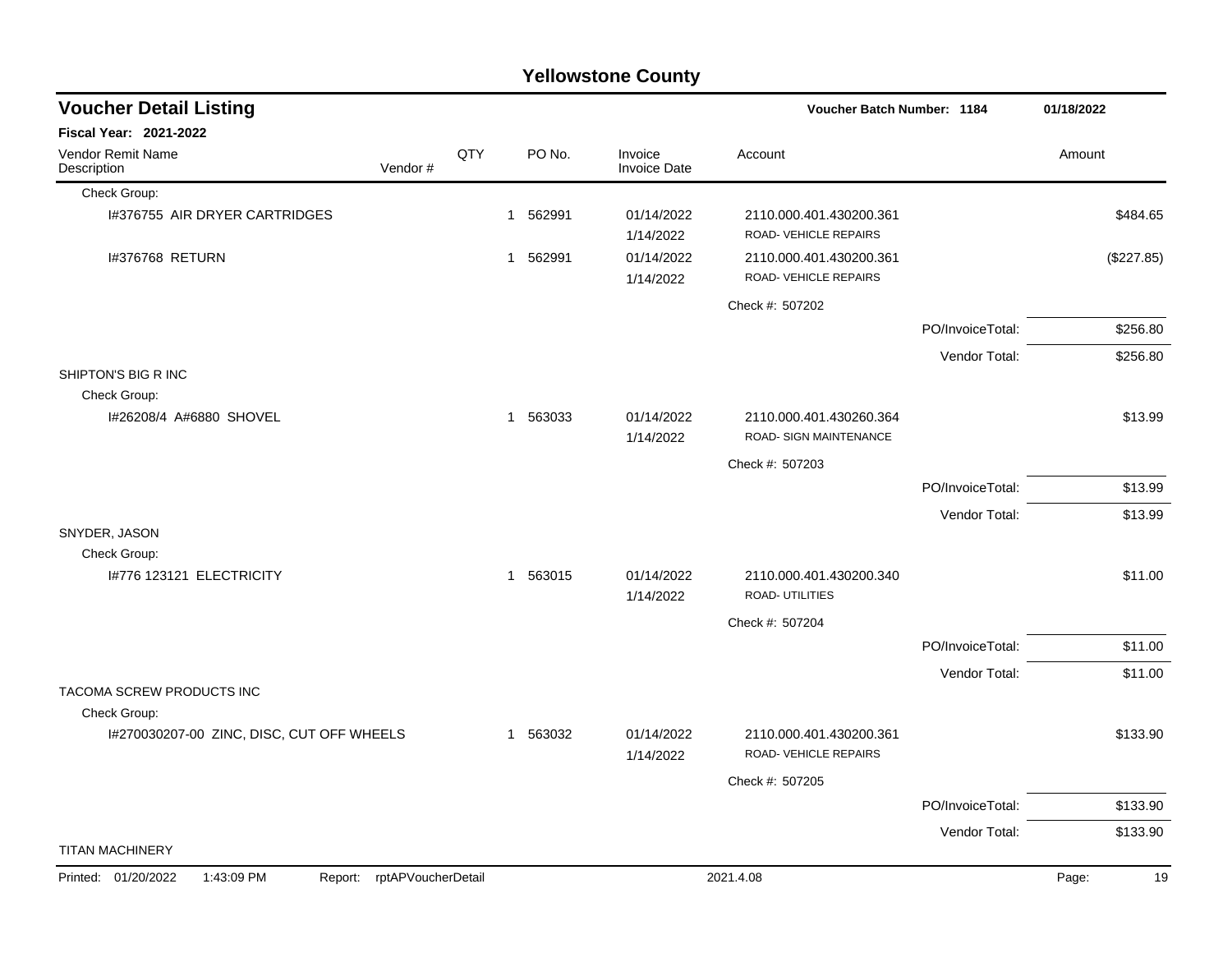|                                  |         |     |             | ו סווטאסנטווס טטעוונץ          |                                                 |                  |            |
|----------------------------------|---------|-----|-------------|--------------------------------|-------------------------------------------------|------------------|------------|
| <b>Voucher Detail Listing</b>    |         |     |             |                                | <b>Voucher Batch Number: 1184</b>               |                  | 01/18/2022 |
| <b>Fiscal Year: 2021-2022</b>    |         |     |             |                                |                                                 |                  |            |
| Vendor Remit Name<br>Description | Vendor# | QTY | PO No.      | Invoice<br><b>Invoice Date</b> | Account                                         |                  | Amount     |
| Check Group:                     |         |     |             |                                |                                                 |                  |            |
| 1#16522022 GP KEY PAD            |         |     | 1 563013    | 01/14/2022<br>1/14/2022        | 2110.000.401.430200.361<br>ROAD-VEHICLE REPAIRS |                  | \$39.00    |
|                                  |         |     |             |                                | Check #: 507206                                 |                  |            |
|                                  |         |     |             |                                |                                                 | PO/InvoiceTotal: | \$39.00    |
|                                  |         |     |             |                                |                                                 | Vendor Total:    | \$39.00    |
| <b>TNT SPRINGS</b>               | 033809  |     |             |                                |                                                 |                  |            |
| Check Group:                     |         |     |             |                                |                                                 |                  |            |
| I#208084 WHEEL SEAL              |         |     | 562996<br>1 | 01/14/2022                     | 2130.000.402.430244.361                         |                  | \$72.46    |
|                                  |         |     |             | 1/14/2022                      | <b>BRIDGE- VEHICLE REPAIRS</b>                  |                  |            |
|                                  |         |     |             |                                | Check #: 507207                                 |                  |            |
|                                  |         |     |             |                                |                                                 | PO/InvoiceTotal: | \$72.46    |
|                                  |         |     |             |                                |                                                 | Vendor Total:    | \$72.46    |
| <b>TOWN &amp; COUNTRY SUPPLY</b> | 003930  |     |             |                                |                                                 |                  |            |
| Check Group:                     |         |     |             |                                |                                                 |                  |            |
| I#4653 DIESEL FUEL               |         |     | 562985<br>1 | 01/14/2022                     | 2110.000.401.430200.231                         |                  | \$175.00   |
|                                  |         |     |             | 1/14/2022                      | ROAD- GAS/OIL/GREASE                            |                  |            |
| 1#6827 DIESEL FUEL               |         |     | 1 562985    | 01/14/2022                     | 2110.000.401.430200.231                         |                  | \$205.18   |
|                                  |         |     |             | 1/14/2022                      | ROAD- GAS/OIL/GREASE                            |                  |            |
| I#1320 DIESEL FUEL               |         |     | 562985<br>1 | 01/14/2022                     | 2110.000.401.430200.231                         |                  | \$247.00   |
|                                  |         |     |             | 1/14/2022                      | ROAD- GAS/OIL/GREASE                            |                  |            |
| 1#588 DIESEL FUEL                |         |     | 562985<br>1 | 01/14/2022                     | 2110.000.401.430200.231                         |                  | \$200.00   |
|                                  |         |     |             | 1/14/2022                      | ROAD- GAS/OIL/GREASE                            |                  |            |
| I#2236 DEF                       |         |     | 562985<br>1 | 01/14/2022                     | 2110.000.401.430200.231                         |                  | \$9.99     |
|                                  |         |     |             | 1/14/2022                      | ROAD- GAS/OIL/GREASE                            |                  |            |
| I#1741 DIESEL FUEL               |         |     | 562985<br>1 | 01/14/2022                     | 2110.000.401.430200.231                         |                  | \$147.50   |
|                                  |         |     |             | 1/14/2022                      | ROAD- GAS/OIL/GREASE                            |                  |            |
| I#2812 DIESEL FUEL               |         |     | 562985<br>1 | 01/14/2022                     | 2110.000.401.430200.231                         |                  | \$170.00   |
|                                  |         |     |             | 1/14/2022                      | ROAD- GAS/OIL/GREASE                            |                  |            |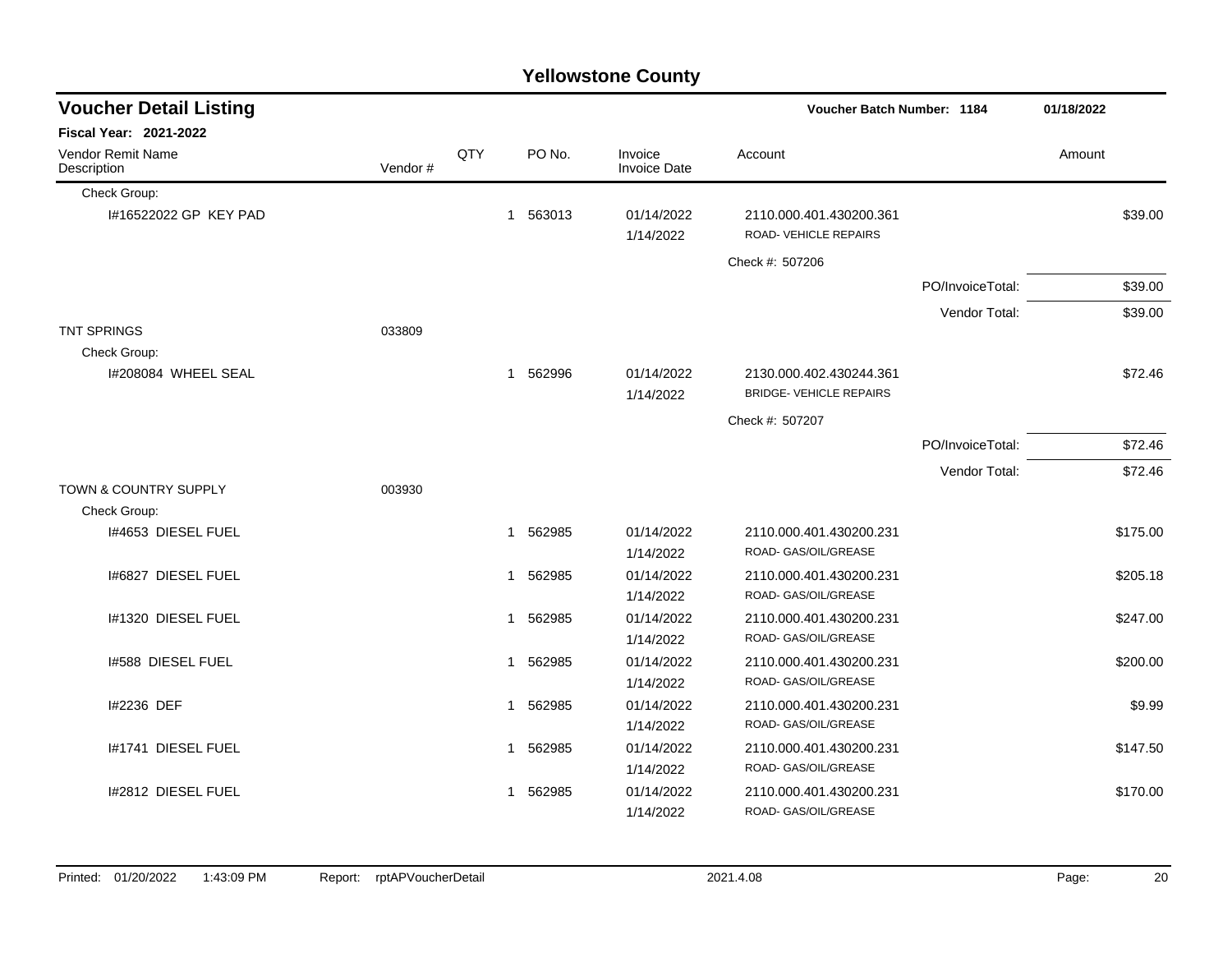| <b>Voucher Detail Listing</b>       |         |     |             | <b>Voucher Batch Number: 1184</b> | 01/18/2022                                      |             |
|-------------------------------------|---------|-----|-------------|-----------------------------------|-------------------------------------------------|-------------|
| Fiscal Year: 2021-2022              |         |     |             |                                   |                                                 |             |
| Vendor Remit Name<br>Description    | Vendor# | QTY | PO No.      | Invoice<br><b>Invoice Date</b>    | Account                                         | Amount      |
| I#2809 DIESEL FUEL                  |         |     | 1 562985    | 01/14/2022<br>1/14/2022           | 2110.000.401.430200.231<br>ROAD- GAS/OIL/GREASE | \$8.96      |
| I#2807 DIESEL FUEL, DEF             |         |     | 1 562985    | 01/14/2022<br>1/14/2022           | 2110.000.401.430200.231<br>ROAD- GAS/OIL/GREASE | \$18.27     |
| 1#3344 DIESEL FUEL, DEF             |         |     | 562985<br>1 | 01/14/2022<br>1/14/2022           | 2110.000.401.430200.231<br>ROAD- GAS/OIL/GREASE | \$209.99    |
| 1#2618 DIESEL FUEL                  |         |     | 562985<br>1 | 01/14/2022<br>1/14/2022           | 2110.000.401.430200.231<br>ROAD- GAS/OIL/GREASE | \$200.00    |
| I#2813 DEF                          |         |     | 1 562985    | 01/14/2022<br>1/14/2022           | 2110.000.401.430200.231<br>ROAD- GAS/OIL/GREASE | \$9.99      |
| 1#3516 DIESEL FUEL                  |         |     | 562985<br>1 | 01/14/2022<br>1/14/2022           | 2110.000.401.430200.231<br>ROAD- GAS/OIL/GREASE | \$200.00    |
| 1#3750 DIESEL FUEL                  |         |     | 1 562985    | 01/14/2022<br>1/14/2022           | 2110.000.401.430200.231<br>ROAD- GAS/OIL/GREASE | \$275.00    |
| 1#422695 DIESEL FUEL 358 @ 2.84078  |         |     | 1 562985    | 01/14/2022<br>1/14/2022           | 2110.000.401.430200.231<br>ROAD- GAS/OIL/GREASE | \$1,017.04  |
| 1#422696 DIESEL FUEL 441 @ 2.841247 |         |     | 1 562985    | 01/14/2022<br>1/14/2022           | 2110.000.401.430200.231<br>ROAD- GAS/OIL/GREASE | \$1,252.99  |
| 1#423122 DIESEL FUEL 300 @ 2.8409   |         |     | 562985<br>1 | 01/14/2022<br>1/14/2022           | 2110.000.401.430200.231<br>ROAD- GAS/OIL/GREASE | \$852.27    |
| I#423808 DIESEL FUEL 268 @ 2.8348   |         |     | 562985<br>1 | 01/14/2022<br>1/14/2022           | 2110.000.401.430200.231<br>ROAD- GAS/OIL/GREASE | \$759.73    |
| I#423690 DIESEL FUEL PUMP OUT       |         |     | 1 562985    | 01/14/2022<br>1/14/2022           | 2110.000.401.430200.231<br>ROAD- GAS/OIL/GREASE | \$2,555.37  |
| I#423283 DIESEL FUEL 6001 @ 2.84172 |         |     | 562985<br>1 | 01/14/2022<br>1/14/2022           | 2110.000.401.430200.231<br>ROAD- GAS/OIL/GREASE | \$17,053.19 |
| 1#423091 DIESEL FUEL 420 @ 2.951857 |         |     | 1 562985    | 01/14/2022<br>1/14/2022           | 2110.000.401.430200.231<br>ROAD- GAS/OIL/GREASE | \$1,239.78  |
| 1#423092 DIESEL FUEL 380 @ 2.95184  |         |     | 562985<br>1 | 01/14/2022<br>1/14/2022           | 2110.000.401.430200.231<br>ROAD- GAS/OIL/GREASE | \$1,121.70  |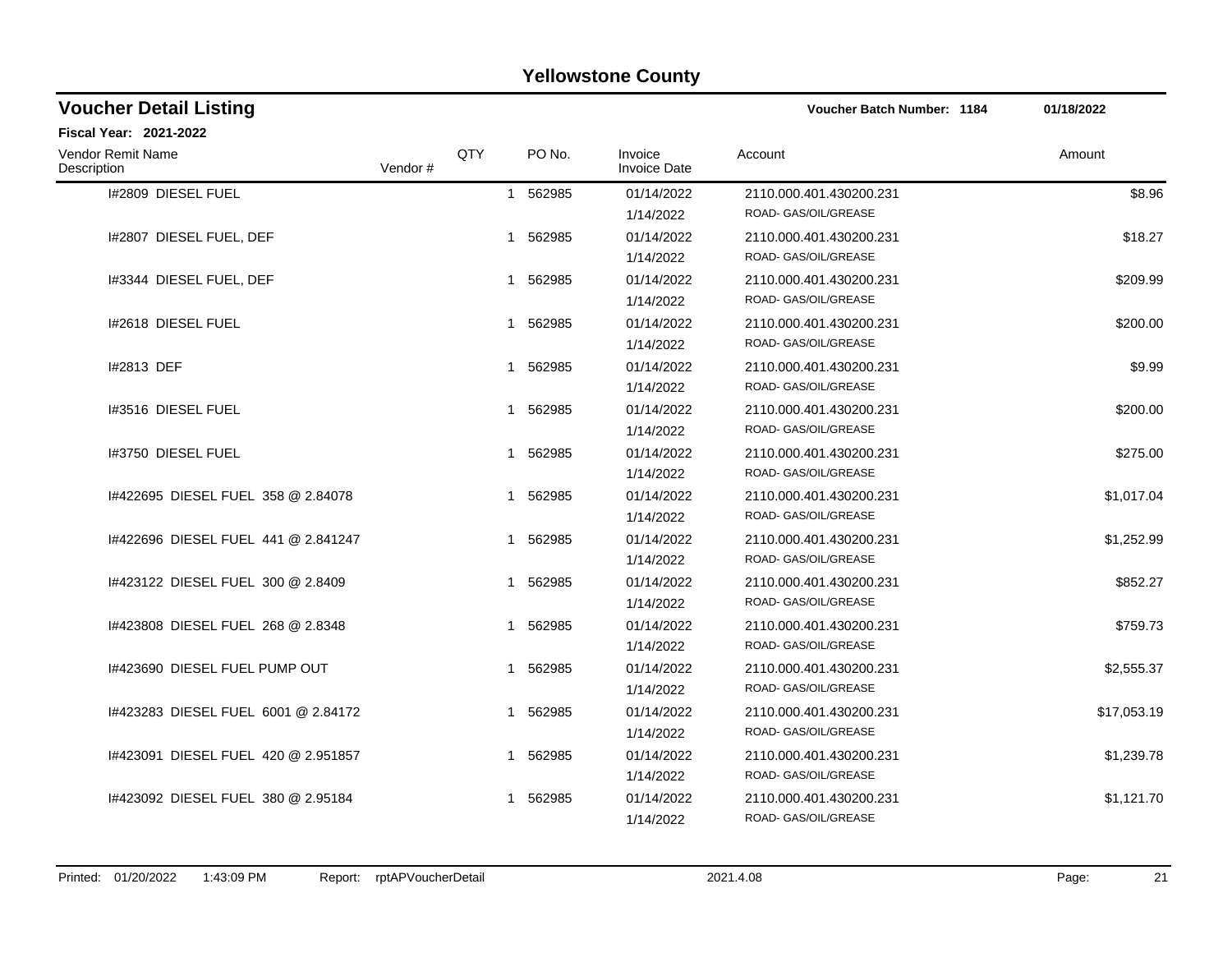|                                              |                    |     |             | I CIIOWSLUIIC OUUILY           |                            |                  |             |
|----------------------------------------------|--------------------|-----|-------------|--------------------------------|----------------------------|------------------|-------------|
| <b>Voucher Detail Listing</b>                |                    |     |             |                                | Voucher Batch Number: 1184 |                  | 01/18/2022  |
| Fiscal Year: 2021-2022                       |                    |     |             |                                |                            |                  |             |
| Vendor Remit Name<br>Description             | Vendor#            | QTY | PO No.      | Invoice<br><b>Invoice Date</b> | Account                    |                  | Amount      |
| 1#423515 DIESEL FUEL 234 @ 2.9533            |                    |     | 562985<br>1 | 01/14/2022                     | 2110.000.401.430200.231    |                  | \$691.08    |
|                                              |                    |     |             | 1/14/2022                      | ROAD- GAS/OIL/GREASE       |                  |             |
| I#423512 DIESEL FUEL 966 @ 2.96369           |                    |     | 562985<br>1 | 01/14/2022                     | 2110.000.401.430200.231    |                  | \$2,862.93  |
|                                              |                    |     |             | 1/14/2022                      | ROAD- GAS/OIL/GREASE       |                  |             |
| I#423259 UNLEADED FUEL 1001 @ 3.3468         |                    |     | 562985<br>1 | 01/14/2022                     | 2110.000.401.430200.231    |                  | \$3,350.15  |
|                                              |                    |     |             | 1/14/2022                      | ROAD- GAS/OIL/GREASE       |                  |             |
| 1#423259 DIESEL FUEL 6000 @ 2.90018          |                    |     | 562985<br>1 | 01/14/2022                     | 2110.000.401.430200.231    |                  | \$17,401.08 |
|                                              |                    |     |             | 1/14/2022                      | ROAD- GAS/OIL/GREASE       |                  |             |
| 1#421575 DIESEL FUEL 4999 @ 2.7756           |                    |     | 562985<br>1 | 01/14/2022                     | 2110.000.401.430200.231    |                  | \$13,875.45 |
|                                              |                    |     |             | 1/14/2022                      | ROAD- GAS/OIL/GREASE       |                  |             |
|                                              |                    |     |             |                                | Check #: 507208            |                  |             |
|                                              |                    |     |             |                                |                            | PO/InvoiceTotal: | \$66,109.64 |
|                                              |                    |     |             |                                |                            | Vendor Total:    | \$66,109.64 |
| US FOODS INC                                 | 002926             |     |             |                                |                            |                  |             |
| Check Group:                                 |                    |     |             |                                |                            |                  |             |
| I#4234846 A#94194115 Tissue                  |                    |     | 562975<br>1 | 01/14/2022                     | 2399.000.235.420250.220    |                  | \$70.12     |
|                                              |                    |     |             | 1/14/2022                      | YSC- OPERATING SUPPLIES    |                  |             |
| I#4234846 A#94194115 Foil, Containers, Cups  |                    |     | 562975<br>1 | 01/14/2022                     | 2399.000.235.420250.221    |                  | \$91.72     |
|                                              |                    |     |             | 1/14/2022                      | YSC- FOOD SUPPLIES         |                  |             |
| 1#4234846 A#94194115 Cleaner                 |                    |     | 562975<br>1 | 01/14/2022                     | 2399.000.235.420250.224    |                  | \$32.34     |
|                                              |                    |     |             | 1/14/2022                      | YSC- JANITORIAL SUPPLIES   |                  |             |
| I#4234846 A#94194115 Food                    |                    |     | 562975<br>1 | 01/14/2022                     | 2399.000.235.420250.223    |                  | \$1,791.34  |
|                                              |                    |     |             | 1/14/2022                      | YSC-FOOD                   |                  |             |
|                                              |                    |     |             |                                | Check #: 507209            |                  |             |
|                                              |                    |     |             |                                |                            | PO/InvoiceTotal: | \$1,985.52  |
|                                              |                    |     |             |                                |                            | Vendor Total:    | \$1,985.52  |
| VALLEY FARMERS SUPPLY.                       |                    |     |             |                                |                            |                  |             |
| Check Group:                                 |                    |     |             |                                |                            |                  |             |
| I#9691 HARDWARE                              |                    |     | 1 563028    | 01/14/2022                     | 2110.000.401.430200.361    |                  | \$15.99     |
|                                              |                    |     |             | 1/14/2022                      | ROAD-VEHICLE REPAIRS       |                  |             |
|                                              |                    |     |             |                                |                            |                  |             |
| Printed: 01/20/2022<br>1:43:09 PM<br>Report: | rptAPVoucherDetail |     |             |                                | 2021.4.08                  |                  | 22<br>Page: |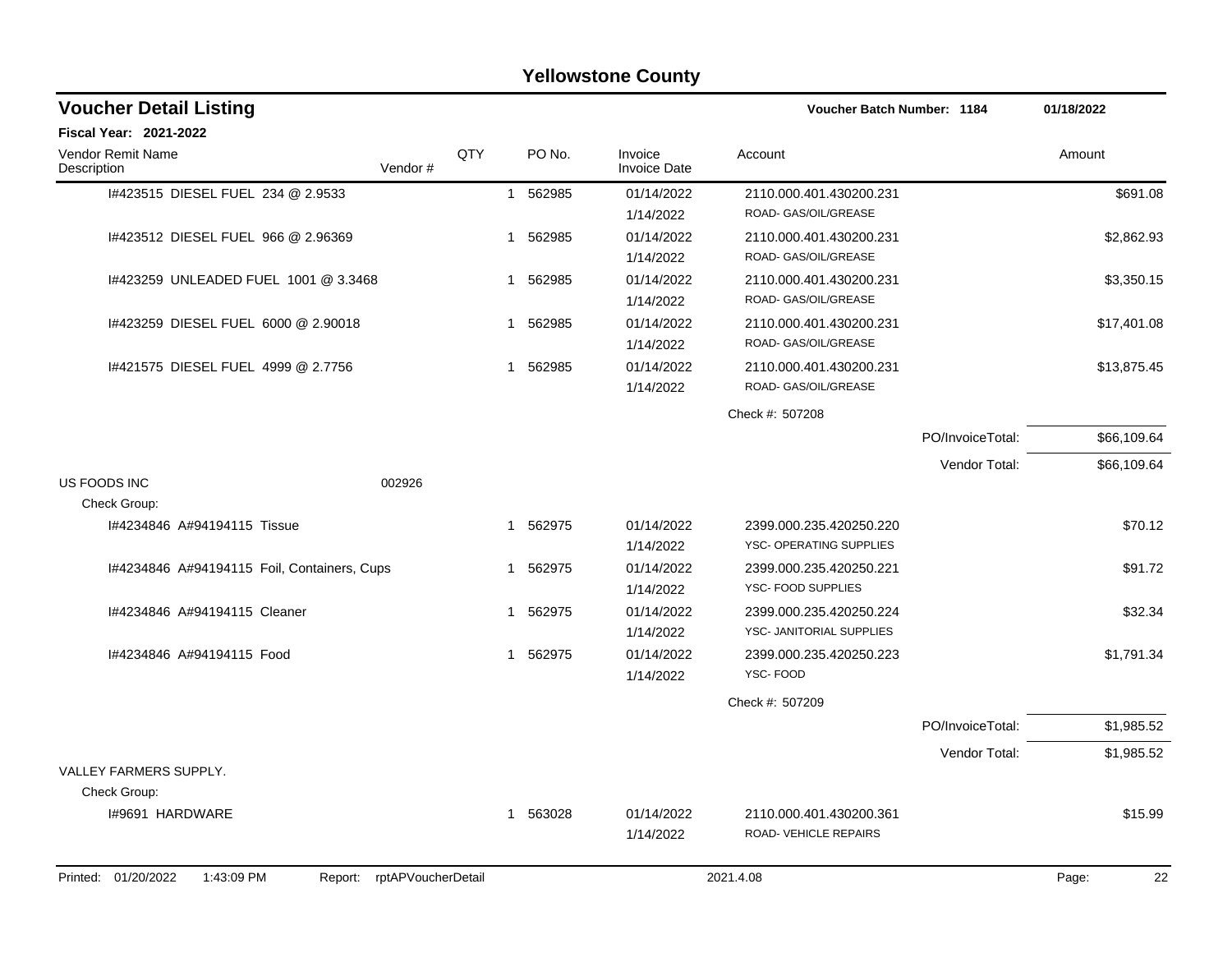| <b>Voucher Detail Listing</b>               |         |     |             |                                | <b>Voucher Batch Number: 1184</b> |                  | 01/18/2022 |
|---------------------------------------------|---------|-----|-------------|--------------------------------|-----------------------------------|------------------|------------|
| <b>Fiscal Year: 2021-2022</b>               |         |     |             |                                |                                   |                  |            |
| <b>Vendor Remit Name</b><br>Description     | Vendor# | QTY | PO No.      | Invoice<br><b>Invoice Date</b> | Account                           |                  | Amount     |
|                                             |         |     |             |                                | Check #: 507210                   |                  |            |
|                                             |         |     |             |                                |                                   | PO/InvoiceTotal: | \$15.99    |
|                                             |         |     |             |                                |                                   | Vendor Total:    | \$15.99    |
| <b>WHALEN TIRE</b>                          | 006480  |     |             |                                |                                   |                  |            |
| Check Group:                                |         |     |             |                                |                                   |                  |            |
| 1#801655 TIRE REPAIR                        |         |     | 562992<br>1 | 01/14/2022                     | 2110.000.401.430200.361           |                  | \$82.95    |
|                                             |         |     |             | 1/14/2022                      | ROAD-VEHICLE REPAIRS              |                  |            |
| I#801662 TIRE REPAIR                        |         |     | 562992<br>1 | 01/14/2022                     | 2110.000.401.430200.361           |                  | \$82.95    |
|                                             |         |     |             | 1/14/2022                      | ROAD-VEHICLE REPAIRS              |                  |            |
| 1#801664 TIRE REPAIR                        |         |     | 562992<br>1 | 01/14/2022                     | 2110.000.401.430200.361           |                  | \$97.95    |
|                                             |         |     |             | 1/14/2022                      | ROAD-VEHICLE REPAIRS              |                  |            |
| I#801967 TIRE REPAIR                        |         |     | 562992<br>1 | 01/14/2022                     | 2110.000.401.430200.361           |                  | \$530.00   |
|                                             |         |     |             | 1/14/2022                      | ROAD-VEHICLE REPAIRS              |                  |            |
|                                             |         |     |             |                                | Check #: 507211                   |                  |            |
|                                             |         |     |             |                                |                                   | PO/InvoiceTotal: | \$793.85   |
|                                             |         |     |             |                                |                                   | Vendor Total:    | \$793.85   |
| YELLOWSTONE COUNTY NEWS                     | 006690  |     |             |                                |                                   |                  |            |
| Check Group:                                |         |     |             |                                |                                   |                  |            |
| I#020922 SUBSCRIPTION CH                    |         |     | 562993<br>1 | 01/14/2022                     | 2110.000.401.430200.210           |                  | \$39.00    |
|                                             |         |     |             | 1/14/2022                      | ROAD- OFFICE SUPPLIES             |                  |            |
| I#115324 JOB ADVERTISEMENT                  |         |     | 562993<br>1 | 01/14/2022                     | 2110.000.401.430200.337           |                  | \$138.80   |
|                                             |         |     |             | 1/14/2022                      | ROAD- PUBLICITY/ADVERTISING       |                  |            |
| I#115283 JOB ADVERTISEMENT                  |         |     | 562993<br>1 | 01/14/2022                     | 2110.000.401.430200.337           |                  | \$138.80   |
|                                             |         |     |             | 1/14/2022                      | ROAD- PUBLICITY/ADVERTISING       |                  |            |
|                                             |         |     |             |                                | Check #: 507212                   |                  |            |
|                                             |         |     |             |                                |                                   | PO/InvoiceTotal: | \$316.60   |
|                                             |         |     |             |                                |                                   | Vendor Total:    | \$316.60   |
| YELLOWSTONE VALLEY ELECTRIC<br>Check Group: | 006770  |     |             |                                |                                   |                  |            |